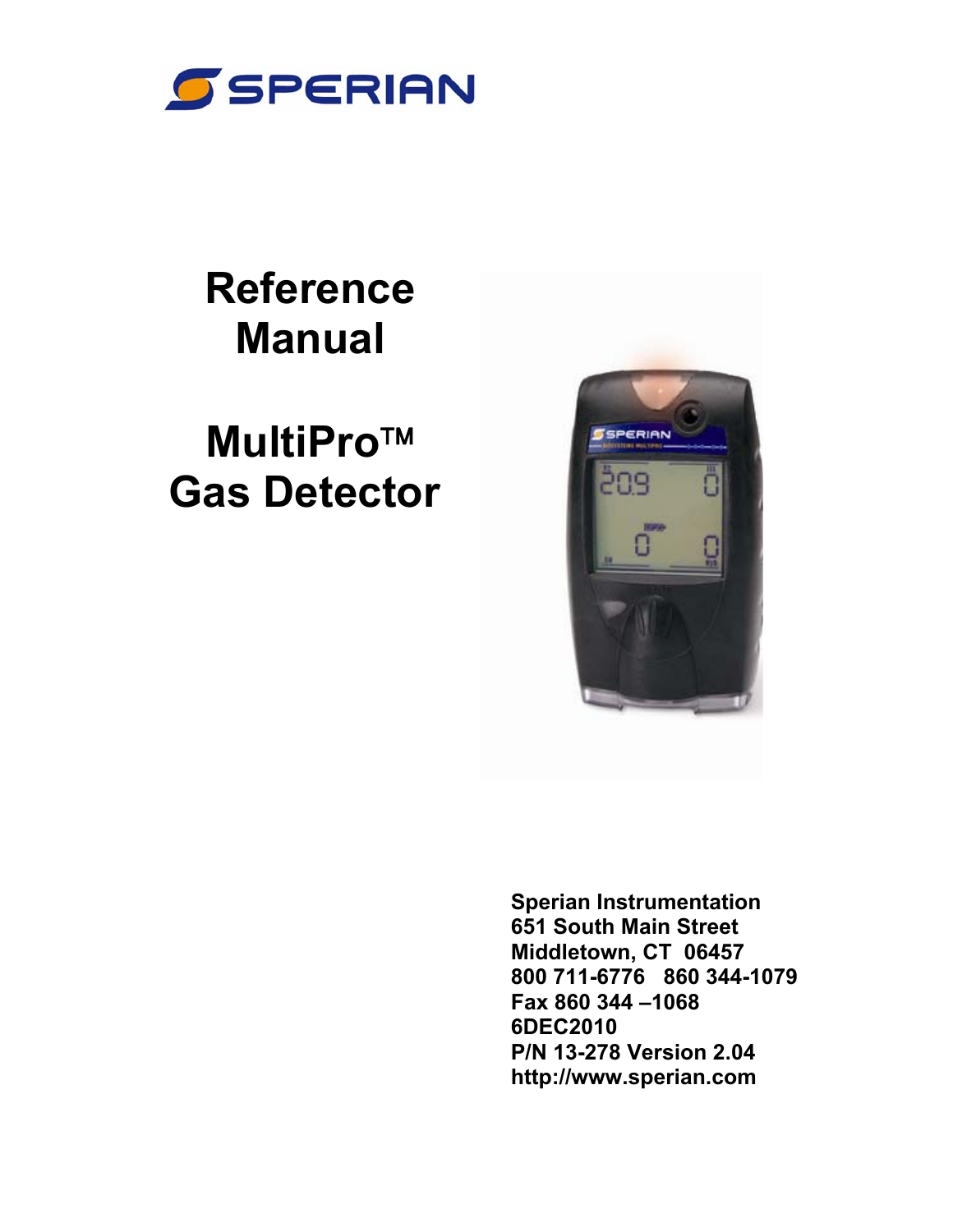

**MULTIPRO PERSONAL PORTABLE GAS DETECTORS HAVE BEEN DESIGNED FOR THE DETECTION AND MEASUREMENT OF POTENTIALLY HAZARDOUS ATMOSPHERIC CONDITIONS** 

**IN ORDER TO ASSURE THAT THE USER IS PROPERLY WARNED OF POTENTIALLY DANGEROUS ATMOSPHERIC CONDITIONS, IT IS ESSENTIAL THAT THE INSTRUCTIONS IN THIS REFERENCE MANUAL BE READ, FULLY UNDERSTOOD, AND FOLLOWED.** 

> **MultiPro Reference Manual Part Number 13-278 Version 2.04 Copyright 2010 by Sperian Instrumentation Middletown, Connecticut 06457**

> > **All rights reserved.**

**No page or part of this operation manual may be reproduced in any form without written permission of the copyright owner shown above.** 

**Sperian Instrumentation reserves the right to correct typographical errors.**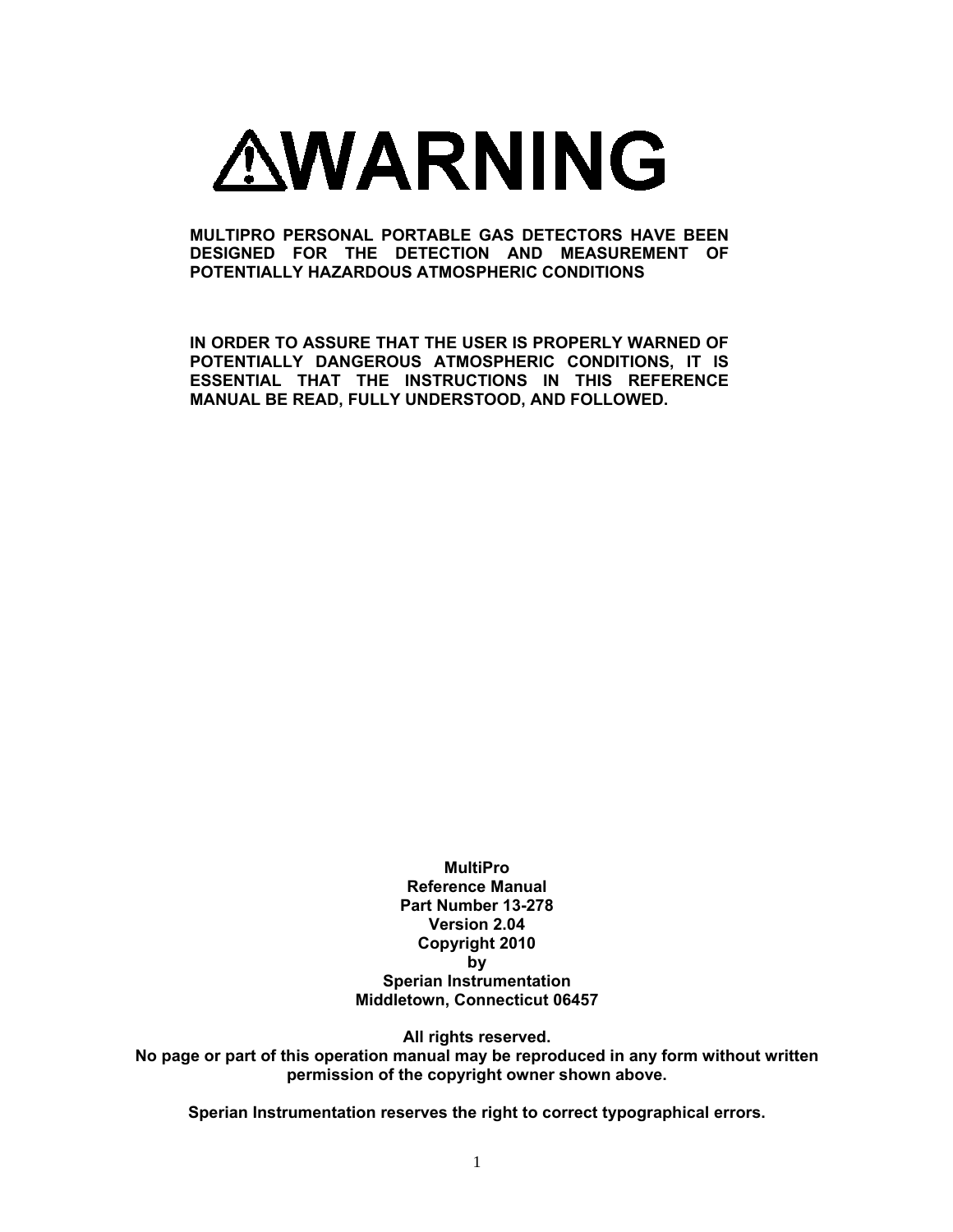# **Table of Contents**

|    |            | <b>CERTIFICATION INFORMATION</b>                          | 4                |
|----|------------|-----------------------------------------------------------|------------------|
|    |            | <b>OPERATING TEMPERATURE</b>                              | 4                |
|    |            | <b>SIGNAL WORDS</b>                                       | 4                |
|    |            | <b>WARNINGS AND CAUTIONS</b>                              | 4                |
| 1. |            | <b>DESCRIPTION</b>                                        | 6                |
|    |            | 1.1 Methods of sampling                                   | 6                |
|    |            | 1.2 Multi-sensor capability                               | 6                |
|    |            | 1.3 Calibration                                           | 6                |
|    |            | 1.4 Alarm logic                                           | $\overline{7}$   |
|    |            | Atmospheric hazard alarms<br>1.4.1                        | $\overline{7}$   |
|    |            | 1.4.2 Low battery alarms                                  | $\overline{7}$   |
|    |            | 1.4.3 Sensor over range alarms.                           | $\overline{7}$   |
|    |            | 1.4.4 LEL response failure due to lack of $O2$ alarm      | $\overline{7}$   |
|    |            | 1.4.5 Security beep/flash                                 | $\overline{7}$   |
|    |            | 1.4.6 Latching peak alarms                                | 8                |
|    |            | 1.4.7 Fault detection                                     | 8                |
|    |            | 1.5 Other electronic safeguards                           | 8                |
|    |            | 1.5.1<br>Heartbeat                                        | 8                |
|    |            | 1.6 Sensors                                               | 8                |
|    |            | 1.7 Optional sample draw pump                             | 8                |
|    |            | 1.7.1<br>Special precautions when using the MultiPro pump | 8                |
|    |            | 1.8 Data storage                                          | $\boldsymbol{9}$ |
|    |            | 1.8.1 Black box data recorder                             | 9                |
|    |            | 1.8.2 Event logger                                        | 9                |
|    |            | 1.9 MultiPro design components                            | 9                |
|    |            | 1.10 MultiPro standard accessories                        | 10               |
|    |            | 1.10.1 Alkaline MultiPro detectors                        | 10               |
|    |            | 1.10.2 Li-Ion MultiPro detectors                          | 10               |
|    |            | 1.11 MultiPro kits                                        | 10               |
|    |            | 1.11.1 MultiPro Confined Space Kits                       | 10               |
|    |            | 1.11.2 MultiPro Value Packs                               | 10               |
| 2. |            | <b>BASIC OPERATIONS</b>                                   | 10               |
|    |            | 2.1 Turning the MultiPro On                               | 10               |
|    |            | 2.1.1 Start up with pump                                  | 11               |
|    |            | 2.2 Operating Logic                                       | 12               |
|    | 2.3        | <b>Turning the MultiPro Off</b>                           | 12               |
|    | 2.4        | <b>Alarms</b>                                             | 12 <sub>2</sub>  |
|    | 2.4.1      | <b>Warning Alarms</b>                                     | 12 <sup>°</sup>  |
|    | 2.4.2      | Danger Alarms                                             | 13               |
|    | 2.4.3      | <b>STEL Alarms</b>                                        | 13               |
|    | 2.4.4      | <b>TWA Alarms</b>                                         | 13               |
|    |            | 2.4.5<br>Low battery alarms                               | 13               |
|    | 2.4.6      | Sensor over range alarms                                  | 13               |
|    | 2.4.7      | LEL failure due to lack of oxygen alarm                   | 14<br>14         |
|    | 2.5        | PC connection via infrared port                           | 14               |
|    | 2.6<br>2.7 | <b>Error Messages</b><br><b>Contact Cover</b>             | 14               |
|    |            |                                                           |                  |
|    |            | 3. SAMPLING                                               | 15               |
|    | 3.1        | Manual sample draw kit                                    | 15               |
|    | 3.1.1      | Manual sample draw kit usage                              | 15 <sub>15</sub> |
|    | 3.2        | Motorized sample draw pump                                | 15               |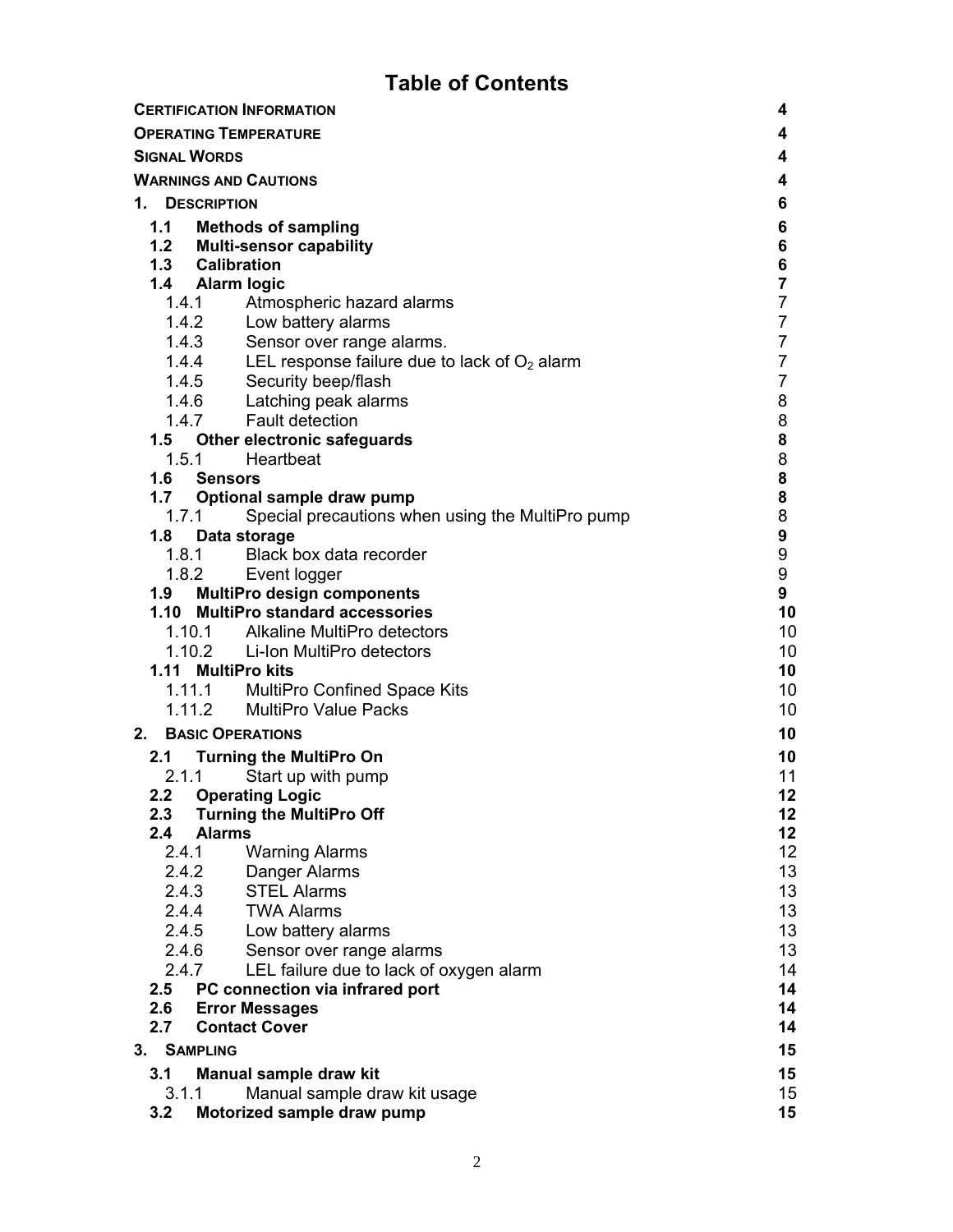| 3.2.1             |                    | Starting the motorized sample pump                                                                | 16       |
|-------------------|--------------------|---------------------------------------------------------------------------------------------------|----------|
|                   | 3.2.2              | Turning off the pump                                                                              | 16       |
|                   | 3.2.3              | Pump low flow alarm                                                                               | 16       |
| 3.3               |                    | Sample draw probe                                                                                 | 17       |
|                   | 4. CALIBRATION     |                                                                                                   | 17       |
| 4.1               |                    | <b>Functional (Bump) testing</b>                                                                  | 17       |
| 4.2               |                    | <b>Fresh Air/Zero Calibration</b>                                                                 | 18       |
|                   | 4.2.1              | Fresh air/zero calibration failure                                                                | 18       |
|                   |                    | 4.2.2 Forced fresh air / zero calibration                                                         | 19       |
|                   |                    | 4.3 Span Calibration                                                                              | 19       |
|                   |                    | 4.3.1 Span calibration failure: Toxic and LEL sensors                                             | 20       |
|                   | 4.3.2              | Span calibration failure: Oxygen sensors                                                          | 20       |
| 5.                | <b>MAINTENANCE</b> |                                                                                                   | 20       |
| 5.1               | <b>Cleaning</b>    |                                                                                                   | 21       |
| 5.2               | <b>Storage</b>     |                                                                                                   | 21       |
| 5.3               | <b>Batteries</b>   |                                                                                                   | 21       |
| 5.4               |                    | <b>Replacing alkaline batteries</b>                                                               | 21       |
| 5.5               | 5.5.1              | <b>Maintaining Li-lon battery packs</b>                                                           | 21<br>21 |
|                   |                    | Storage guidelines for the Li-Ion versions<br>Charging guidelines for Li-Ion battery              | 22       |
|                   | 5.5.2<br>5.5.3     | Charging procedure for Li-Ion battery                                                             | 22       |
|                   | 5.5.4              | Charging with the pump attached.                                                                  | 22       |
| 5.5.5             |                    | <b>Battery troubleshooting</b>                                                                    | 22       |
| 5.6               |                    | <b>Sensor replacement</b>                                                                         | 22       |
| 5.6.1             |                    | Sensor replacement (Not Duo-Tox)                                                                  | 22       |
|                   |                    | 5.7 Sample probe assembly                                                                         | 23       |
|                   | 5.7.1              | Changing sample probe filters                                                                     | 23       |
|                   | 5.7.2              | Changing sample probe tubes (wands)                                                               | 24       |
| 5.8               |                    | <b>MultiPro Pump Maintenance</b>                                                                  | 24       |
| 5.8.1             |                    | Replacing pump filters                                                                            | 24       |
| 6.                |                    | <b>DIRECT PROGRAMMING</b>                                                                         | 24       |
| 6.1               |                    | <b>Entering the Advanced Menu</b>                                                                 | 24       |
| 6.2               | <b>Set options</b> |                                                                                                   | 25       |
| 6.3               | <b>Set time</b>    |                                                                                                   | 25       |
| 6.4               | Set date           |                                                                                                   | 26       |
| 6.5               | <b>Set alarms</b>  |                                                                                                   | 26       |
| 6.6               | Set cal gas        |                                                                                                   | 26       |
| 6.7               | Set cal due        |                                                                                                   | 26       |
| 6.8               |                    | Set bump test due                                                                                 | 26       |
| 6.9               |                    | Setup accept                                                                                      | 27       |
| <b>APPENDICES</b> |                    |                                                                                                   | 28       |
|                   |                    | Appendix A Toxic gas measurement - Warning, Danger, STEL and TWA alarms                           | 28       |
| 1.                |                    | Warning and Danger Alarms                                                                         | 28       |
| 2.                |                    | Time Weighted Average (TWA):                                                                      | 28       |
| 3.                |                    | Short Term Exposure Limits (STEL):                                                                | 28       |
|                   |                    | <b>Appendix B Calibration Frequency Recommendation</b>                                            | 29<br>30 |
|                   |                    | <b>Appendix C MultiPro Sensor Information</b><br><b>Appendix D Toxic Sensor Cross-Sensitivity</b> | 30       |
|                   |                    | <b>Appendix E Basic Parts List</b>                                                                | 30       |
|                   |                    | <b>MultiPro Remote Sampling Accessories</b>                                                       | 30       |
|                   |                    | <b>MultiPro Sensors</b>                                                                           | 30       |
|                   |                    | MultiPro Charging & Datalogging Accessories                                                       | 30       |
|                   |                    | <b>Appendix F Sperian Instrumentation Standard Gas Detection Warranty</b>                         | 31       |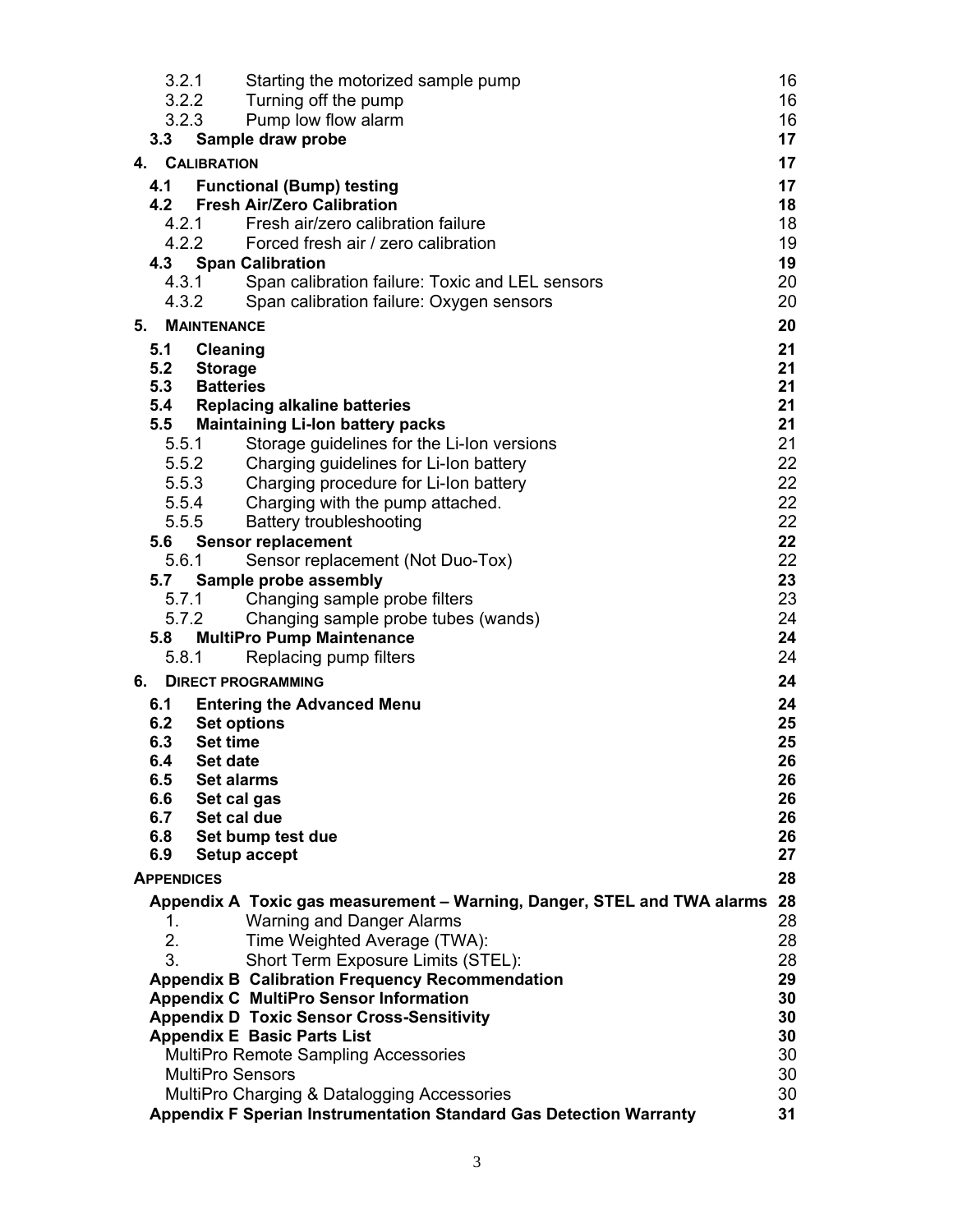# **Certification Information**

UL Class I Division 1 Groups A,B,C,D Temp Code T4 UL Class II, Division 1 Groups E,F,G UL Class III CSA Class I, Division 1, Groups A,B,C,D Temp Code T4 **(Per CSA C22.2 No. 152, only the combustible gas detection portion of this instrument has been assessed for performance)**  ATEX Certification:

II 2 G EEx ia d IIC T4

UL International DEMKO A/S 05 ATEX 0424116X

IECEx Certification: Ex ia d IIC T4 IECEx UL 07.0003X

# **Operating Temperature**

**AWARNING** The MultiPro's operating temperature range is printed on the label on **the back of the instrument. Use of Sperian Gas Detectors outside of the instrument's specified operating temperature range may result in inaccurate and potentially dangerous readings.** 

# **Signal Words**

**The following signal words, as defined by ANSI Z535.4-1998, are used in the MultiPro Reference Manual.** 

**ADANGER** indicates an imminently hazardous situation which, if **not avoided, will result in death or serious injury.**

**AWARNING** indicates a potentially hazardous situation which, if not **avoided, could result in death or serious injury.**

*ACAUTION indicates a potentially hazardous situation, which if not* **avoided, may result in moderate or minor injury.**

**CAUTION used without the safety alert symbol indicates a potentially hazardous situation which, if not avoided, may result in property damage.**

# **Warnings and Cautions**

- 1. AWARNING The MultiPro personal, portable gas detector has been **designed for the detection of dangerous atmospheric conditions. An alarm condition indicates the presence of a potentially life-threatening hazard and should be taken very seriously.**
- 2. AWARNING In the event of an alarm condition it is important to follow **established procedures. The safest course of action is to immediately leave the affected area, and to return only after further testing determines that the area is once again safe for entry. Failure to immediately leave the area may result in serious injury or death.**
- 3. *AWARNING* The MultiPro must be located in a non-hazardous location **whenever alkaline batteries are removed from the alkaline battery pack. Removal of the alkaline batteries from the battery pack in a hazardous area may impair intrinsic safety.**
- 4. AWARNING Use only Duracell MN1500 or Ultra MX1500, Eveready Energizer **E91-LR6, Eveready EN91 batteries in the alkaline battery pack. Substitution of batteries may impair intrinsic safety.**
- 5. AWARNING To reduce the risk of explosion, do not mix old or used **batteries with new batteries and do not mix batteries from different manufacturers.**
- 6. *AWARNING* Do not charge the MultiPro with any charger other than the **appropriate MultiPro charger. Standard versions of the MultiPro must be charged**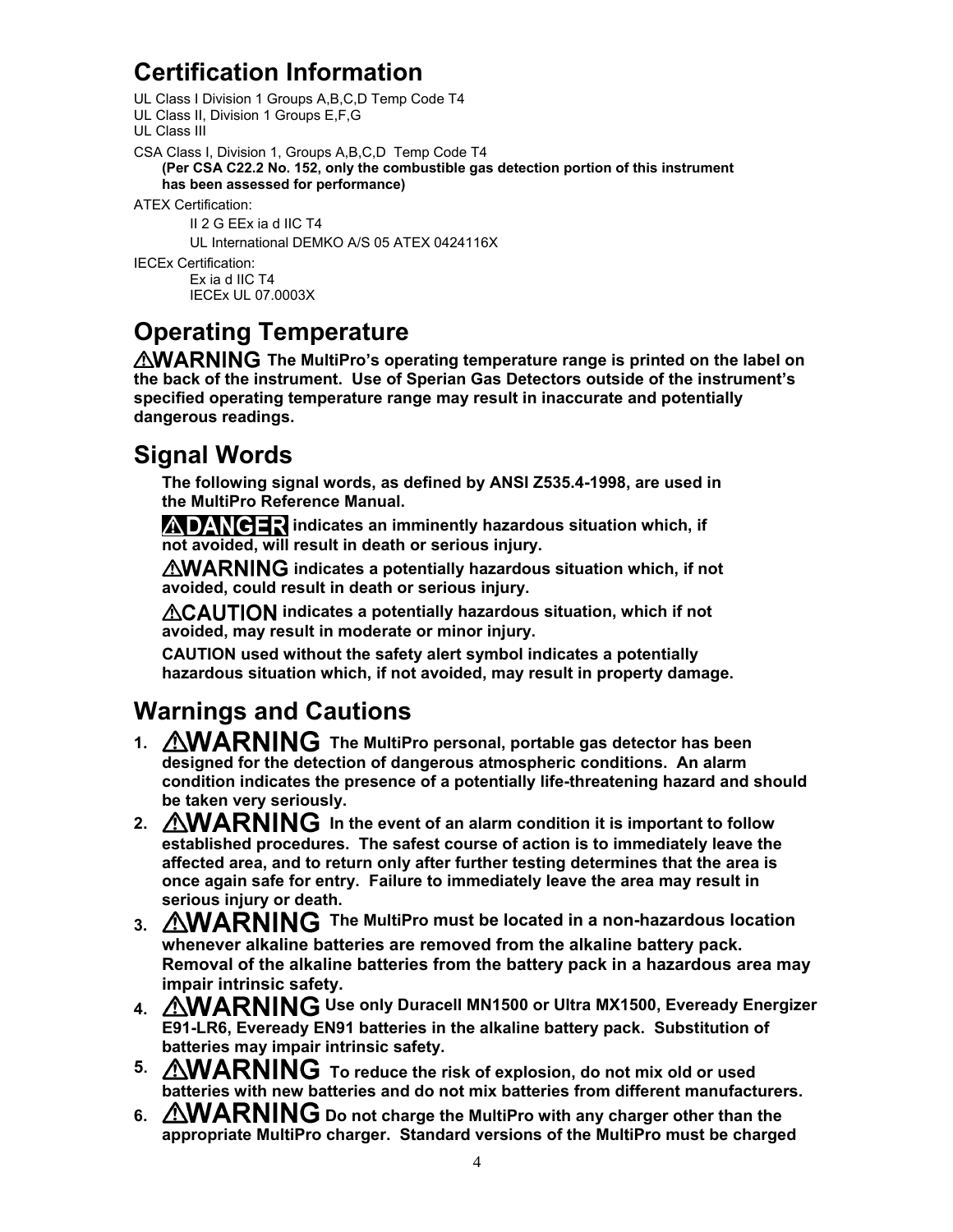**with the UL/CSA-approved charger, which is part number 54-49-103-1. European versions of the MultiPro must be charged with the ATEX-approved charger, which is Sperian Instrumentation part number 54-49-103-5.** 

- 7. *AWARNING* The MultiPro must be located in a non-hazardous location **during the charging cycle. Charging the MultiPro in a hazardous location may impair intrinsic safety.**
- 8. AWARNING MultiPro rechargeable battery packs are supplied with **Panasonic CGA103450 Lithium-Ion batteries. These batteries are not replaceable by the user. The rechargeable pack must be obtained from Sperian Instrumentation and replaced as an assembly.**
- 9. AWARNING The accuracy of the MultiPro should be checked periodically **with known concentration calibration gas. Failure to check accuracy can lead to inaccurate and potentially dangerous readings. (The Canadian Standards Association (CSA) requires an accuracy check using known concentration calibration gas prior to each day's use.)**
- 10. AWARNING Fresh air/zero calibrations may only be performed in an **atmosphere that is known to contain 20.9% oxygen, 0.0% LEL and 0 PPM toxic gas.**
- 11. AWARNING The accuracy of the MultiPro should be checked immediately **following any known exposure to contaminants by testing with known concentration test gas before further use. Failure to check accuracy can lead to inaccurate and potentially dangerous readings.**
- 12. *AWARNING* The accuracy of the MultiPro should be checked immediately **following any physical shock. Failure to check accuracy can lead to inaccurate and potentially dangerous readings.**
- 13. **AWARNING** A sensor that cannot be calibrated or is found to be out of **tolerance should be replaced immediately. An instrument that fails calibration may not be used until testing with known concentration test gas determines that accuracy has been restored, and the instrument is once again fit for use.**
- 14. *AWARNING* Do not reset the calibration gas concentration unless you are **using a calibration gas concentration that differs from the one that is normally supplied by Sperian Instrumentation for use in calibrating the MultiPro. Customers are strongly urged to use only calibration materials when calibrating the MultiPro. Use of non-standard calibration gas and/or calibration kit components can lead to dangerously inaccurate readings and may void the standard Sperian Instrumentation warranty.**
- 15. *AWARNING* Use of non-standard calibration gas and/or calibration kit **components when calibrating the MultiPro can lead to inaccurate and potentially dangerous readings and may void the standard Sperian Instrumentation warranty. Sperian Instrumentation offers calibration kits and long-lasting cylinders of test gas specifically developed for easy MultiPro calibration. Customers are strongly urged to use only Sperian Instrumentation calibration materials when calibrating the MultiPro.**
- 16. *AWARNING* Substitution of components may impair intrinsic safety.
- 17. AWARNING For safety reasons this equipment must be operated and **serviced by qualified personnel only. Read and understand this reference manual before operating or servicing the MultiPro.**
- 18. **AWARNING** A rapid up-scale reading followed by a declining or erratic **reading may indicate a hazardous combustible gas concentration that exceeds the MultiPro's zero to 100 percent LEL detection range.**
- 19. AWARNING The MultiPro is not designed for use in oxygen enriched **atmospheres.**

20. AWARNING Do not use the MultiPro pump for prolonged periods in an **atmosphere containing a concentration of solvent or fuel that may be greater than 50% LEL.**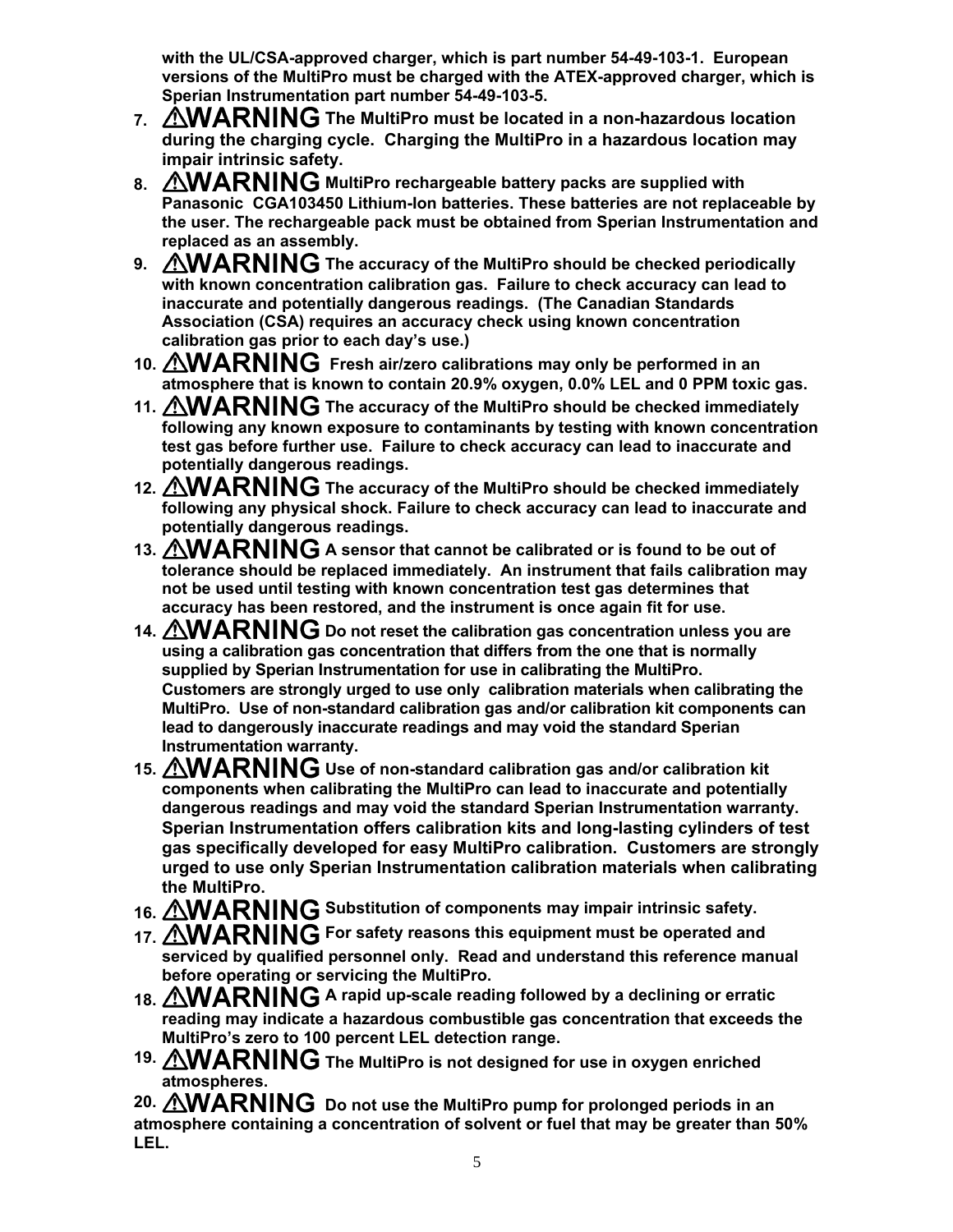# **1. Description**

The MultiPro is a multi-sensor gas detector that can be configured to meet a wide variety of user requirements. This chapter provides an



overview of many of the features of the MultiPro. More detailed descriptions of the specific features of the MultiPro are contained in the subsequent chapters of this manual.

# **1.1 Methods of sampling**

The MultiPro may be used in either diffusion or sampledraw mode. In either mode, the gas sample must reach the sensors for the instrument to register a gas reading. The



**Sensor Ports** 

sensors are located at the bottom of the instrument. There are three distinct sensor ports that allow the sample to reach the individual sensors.

#### **AWARNING The sensor ports must be kept free of obstruction. Blocked sensor ports can lead to inaccurate and potentially dangerous readings.**

In diffusion mode, the atmosphere being measured reaches the sensors by diffusing through the vents at the bottom of the instrument. Normal air movements are enough to carry the sample to the sensors. The sensors react quickly to changes in the concentrations of the gases being measured. Diffusion-style operation monitors only the atmosphere that immediately surrounds the detector.

The MultiPro can also be used to sample remote locations with the hand-aspirated sample-draw kit or with the motorized, continuous sample draw pump (both available separately). During remote sampling, the gas sample is drawn into the sensor compartment through the probe assembly and a length of tubing. Remote sampling operations only monitor the atmosphere at the end of the sample draw probe.

**Use of the hand-aspirated sample draw kits is covered in section 3.1.** 

**Use of the motorized sample draw pump is covered in section 3.2.** 

#### **A detailed description of the MultiPro probe assembly is given in section 5.7.**

# **1.2 Multi-sensor capability**

The MultiPro can be configured to simultaneously monitor oxygen, carbon monoxide, hydrogen sulfide and combustible gases and vapors. All sensors are replaceable in the field. Each of the MultiPro's sensor channels is configured for a specific type of sensor.

**Note: It is necessary to verify the accuracy of the MultiPro by calibration with known concentration test gas whenever a change is made to the sensors installed in the instrument.** 

#### **Calibration procedures are discussed in detail in Chapter 4.**

The MultiPro uses electrochemical toxic gas sensors that have been designed to minimize the effects of common interfering gases. These sensors provide accurate, dependable readings for toxic gases commonly encountered during confined space entry and other industrial applications.

Different measurement units are used depending on the gas being measured.

| <b>Type of Hazard</b>                | <b>Measurement unit</b>                      |
|--------------------------------------|----------------------------------------------|
| Oxygen $(O_2)$                       | Percentage by                                |
|                                      | volume                                       |
| Combustible gas                      | Percentage of lower<br>explosive limit<br>(% |
| Carbon Monoxide,<br>Hydrogen Sulfide | Parts per million                            |

**Table 1.2. Units of Measurement.** 

# **1.3 Calibration**

The MultiPro detector features one-button fresh air and span calibration.

*AWARNING* The accuracy of the **MultiPro should be checked periodically with known concentration calibration gas. Failure to check accuracy can lead to inaccurate and potentially dangerous readings. (The Canadian Standards Association (CSA) requires an accuracy check using known concentration calibration gas prior to each day's use.)** 

**Calibration procedures are discussed in detail in Chapter 4.** 

**Recommended calibration frequency is discussed in Appendix B.**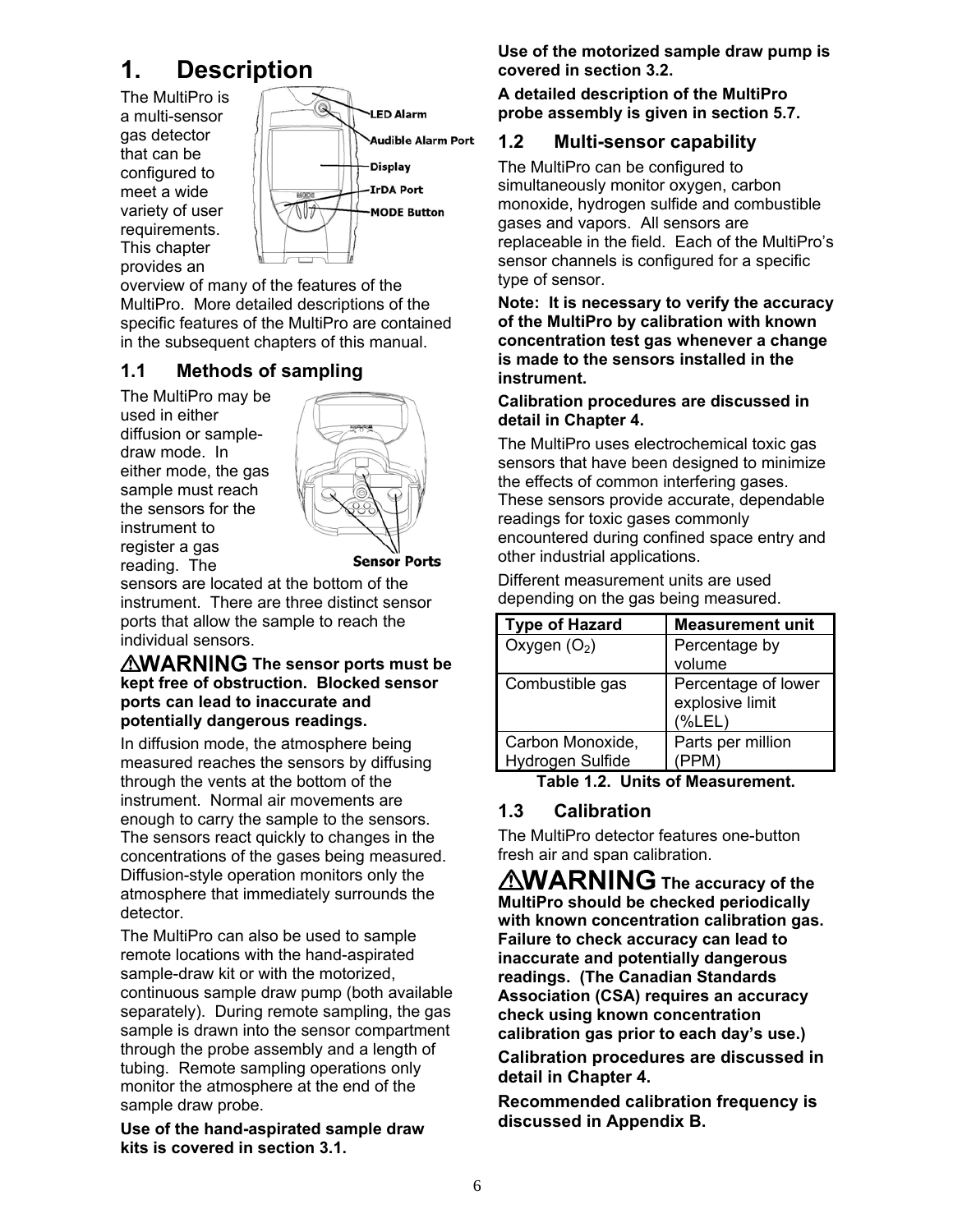# **1.4 Alarm logic**

MultiPro gas alarms can be adjusted with BioTrak Software through a PC with an IrDA port or directly with the MODE button (see Chapter 6 for direct programming instructions). Alarms may be set anywhere within the nominal range of the specific sensor type. When an alarm set point is exceeded a loud audible alarm sounds, and the bright red LED alarm lights flash.

#### **1.4.1 Atmospheric hazard alarms**

The combustible gas alarm is activated when the percent LEL (Lower Explosive Limit) gas concentration exceeds any pre-set alarm level.

Two oxygen alarm set points have been provided; a danger alarm for low concentrations associated with oxygen deficiency and a warning alarm for high concentrations associated with oxygen enrichment.

Four alarm set points have been provided for each toxic gas sensor: Warning, Danger, STEL (Short Term Exposure Limit) and TWA (Time Weighted Average).

| S<br>E<br>N<br>S<br>O<br>R | W<br>A<br>$\overline{\mathsf{R}}$<br>N<br>N<br>G | D<br>A<br>N<br>G<br>E<br>R | S<br>T<br>E<br>L | T<br>W<br>A |
|----------------------------|--------------------------------------------------|----------------------------|------------------|-------------|
| CO                         | 35                                               | 100                        | 100              | 35          |
| $H_2S$                     | 10                                               | 20                         | 15               | 10          |

**Default Toxic Sensor Alarm Levels** 

**Appendix A discusses alarm levels and factory default alarm settings.** 

*AWARNING* MultiPro portable gas **detectors have been designed for the detection of deficiencies of oxygen, accumulations of flammable gases and vapors, and accumulations of specific toxic gases. An alarm condition indicating the presence of one or more of these potentially life-threatening hazards should be taken very seriously.** 

**AWARNING** In the event of an alarm **condition it is important to follow established procedures. The safest course of action is to immediately leave the affected area, and to return only after further testing determines that the area is once again safe for entry. Failure to immediately leave the area may result in serious injury or death.** 

**AWARNING** A rapid up-scale reading **followed by a declining or erratic reading** 

#### **may indicate a hazardous combustible gas concentration that exceeds the MultiPro's zero to 100 percent LEL detection range.**

#### **1.4.2 Low battery alarms**

The MultiPro may be equipped with either a rechargeable Lithium Ion (Li-Ion) or an alkaline battery pack. The MultiPro includes multi-staged low battery alarms to let the user know that the battery is running low.

**For detailed information concerning the low battery alarms, see section 2.4.5.** 

**AWARNING Use only Duracell MN1500 or Ultra MX1500, Eveready Energizer E91- LR6, Eveready EN91 batteries. Substitution of batteries may impair intrinsic safety.**

#### **1.4.3 Sensor over range alarms.**

The MultiPro will go into alarm if a sensor is exposed to a concentration of gas that exceeds its established range. In the case of an LEL reading that exceeds 100% LEL, the LEL channel will be automatically disabled by the instrument and the instrument will remain in constant alarm until it is turned off, brought to an area that is known to be safe, and then turned back on. The display will show "OL" in place of the sensor reading for any channel that has gone into over range alarm.

#### **See section 2.4.5 for further details on sensor over range alarms.**

**A sensor range chart is provided in Appendix C.**

**AWARNING** In the event of an LEL **overrange alarm the MultiPro must be turned off, brought to an area that is known to be safe and then turned on again to reset the alarm.**

#### **1.4.4 LEL response failure due to lack of O2 alarm**

The MultiPro features automatic warning against LEL sensor response failure due to lack of oxygen. See section 2.4.7 for details.

#### **1.4.5 Security beep/flash**

The MultiPro includes a security beep function that is designed to notify the user that the instrument is powered up and running. Once enabled the MultiPro will emit a short audible beep and give a short flash on the LED at a user-defined interval. The security beep/flash function may be enabled and the interval may be changed with BioTrak software or directly with the MODE button (see Chapter 6 for direct programming instructions).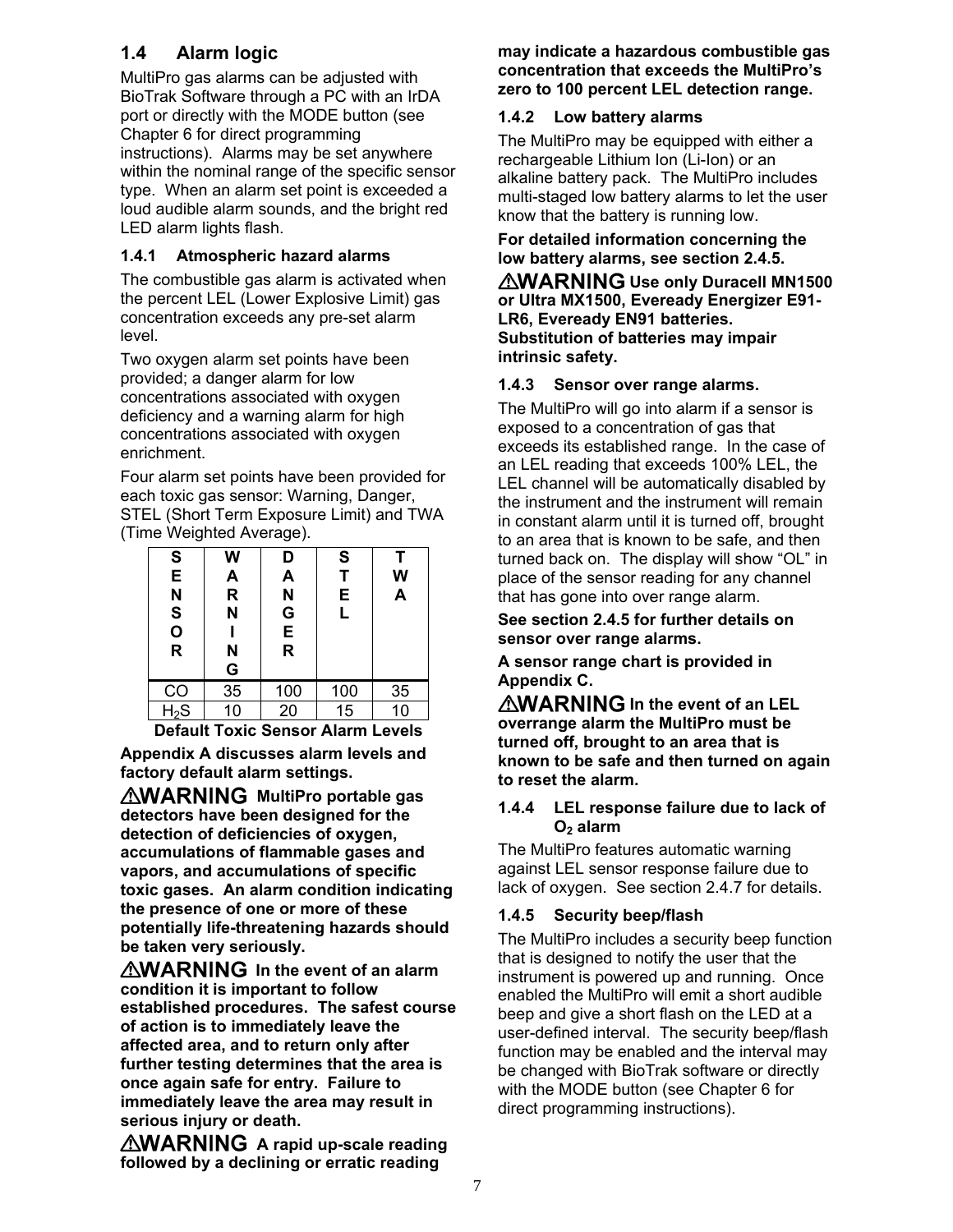#### **1.4.6 Latching peak alarms**

The MultiPro's alarms are self-resetting unless the alarm latch is enabled. With the MultiPro's alarm latch enabled, the audible and visible alarms will continue to sound after the atmospheric hazard has cleared. Press the MODE button to reset the alarms. If the alarm latch is disabled and the alarm condition is no longer present, the instrument will automatically return to normal operation, and the visible and audible alarms cease without further input from the user.

#### **1.4.7 Fault detection**

MultiPro software includes a number of additional alarms designed to ensure the proper operation of the instrument. When the MultiPro detects that an electronic fault or failure condition has occurred, the proper audible and visible alarms are activated and an explanatory message or message code is displayed.

**AWARNING** The MultiPro is designed **to detect potentially life threatening atmospheric conditions. Any alarm condition should be taken seriously. The safest course of action is to immediately leave the affected area, and return only after further testing determines that the area is once again safe for entry.**

#### **1.5 Other electronic safeguards**

Each time the detector is turned on, the MultiPro automatically tests the LED alarm light, audible alarm, internal memory and pump status (if so equipped). The battery is monitored continuously for proper voltage. The MultiPro also monitors the connection of sensors that are currently installed. The detection of any electronic faults causes the activation of the audible and visible alarms and causes the display of the appropriate explanatory message.

#### **1.5.1 Heartbeat**

At the center of the display is a heart symbol that will blink every few seconds to show that the instrument is functioning normally.

#### **1.6 Sensors**

The MultiPro can be configured to simultaneously monitor oxygen, carbon monoxide, hydrogen sulfide and combustible gases and vapors. The sensor configuration of the MultiPro may be specified at the time of purchase, or changed in the field by appropriately trained personnel.

**Note: A CF Value may be required when replacing the 54-49-24 CO/H2S sensor.** 

**Instructions are included with the replacement sensor.** 

**Replacement sensor part numbers and sensor ranges are given in Appendix B.** 

**Sensor cross-sensitivity figures are given in Appendix C.**

**AWARNING** A sensor that cannot be **calibrated or is found to be out of tolerance must be replaced immediately. An instrument that fails calibration may not be used until testing with known concentration test gas determines that accuracy has been restored, and the instrument is once again fit for use.** 

**Calibration procedures are discussed in detail in Chapter 4.** 

### **1.7 Optional sample draw pump**

A motorized sample-draw pump is available for the MultiPro for situations requiring continuous "hands free" remote monitoring.

**AWARNING** Use only part number 54-**49-102 sample draw pump with the UL/CSA-approved version of the MultiPro. Use only part number 54-49-102-5 sample draw pump with the ATEX-approved version of the MultiPro.**

The pump contains a pressure sensor that detects restrictions in airflow caused by water or other obstructions being drawn into the unit and immediately acts to turn the pump off in order to protect the sensors, pump, and



other MultiPro components from damage.

Pump status is continuously monitored by the MultiPro microprocessor. When the pump is active and functioning properly, "PUMP" is displayed near the center of the display. Low flow or other pump fault conditions activate audible and visible alarms and cause the display of the appropriate explanatory message.

#### **1.7.1 Special precautions when using the MultiPro pump**

The rubber material used in the MultiPro diaphragm pump is susceptible to temporary compromise by exposure to high levels of flammable fuel and solvent vapors. If the MultiPro is being used to sample atmospheres that exceed 50% LEL, test the pump frequently to ensure that pump function has not been compromised.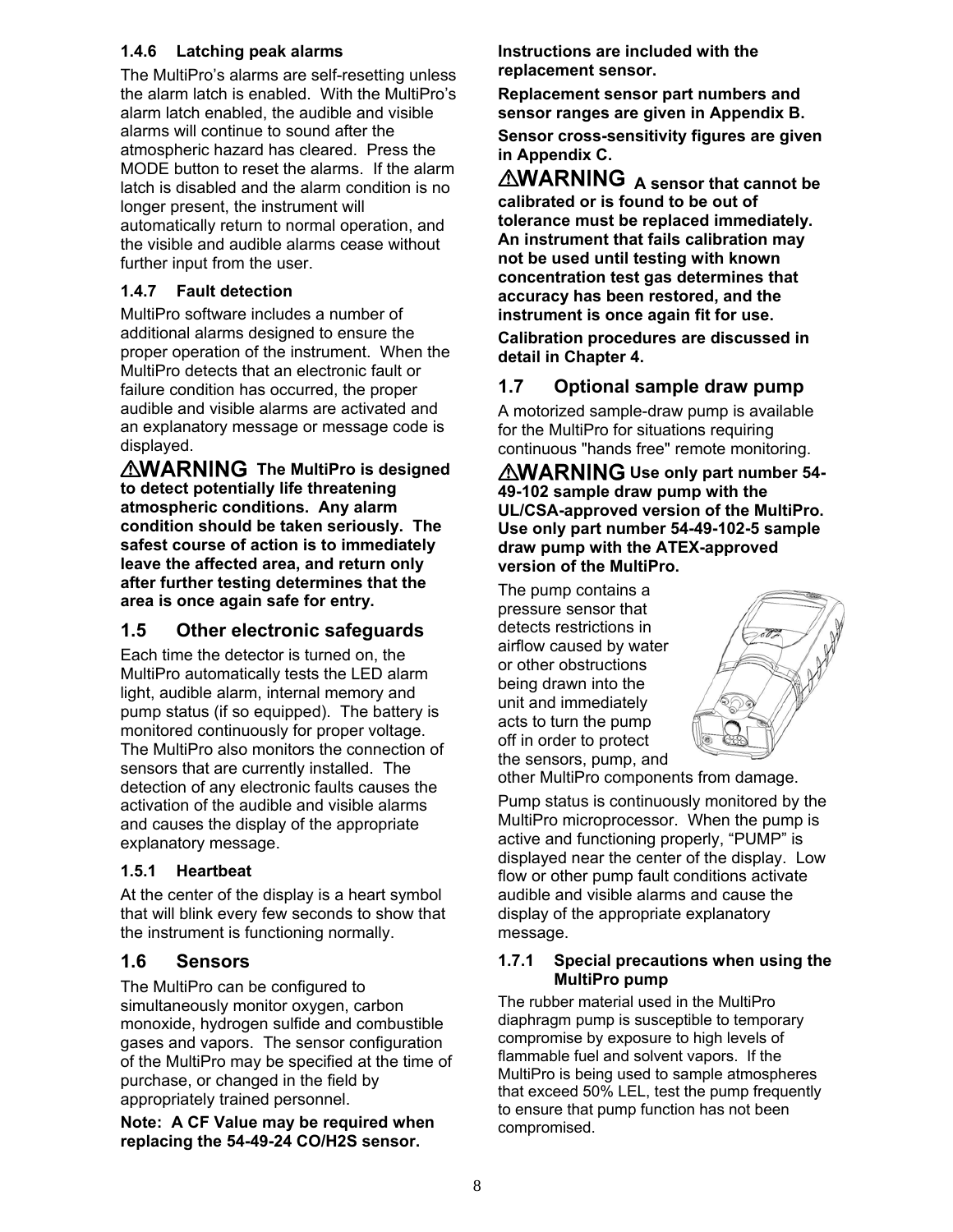To test the pump, block the end of the sampling line (probe) inlet with a finger. The pump should quickly go into alarm, which indicates proper function. If the pump fails to go into alarm while the inlet is blocked, it is not working properly; and the MultiPro may not be providing an accurate reading. If the pump test fails, the safest course of action is to immediately leave the affected area and to return only after further testing with known, functional detection equipment confirms that the area is once again safe for entry.

*AWARNING* Do no use the pump to **sample for prolonged periods in conditions where the concentration of solvent or fuel vapors may be greater than 50% LEL.** 

#### **1.8 Data storage**

The MultiPro includes a black box data recorder and an event logger as standard features.

#### **1.8.1 Black box data recorder**

A black box data recorder is a standard feature in the MultiPro. The "black box" is continually in operation whether the user is aware of it or not. The black box stores important information such as gas readings, turn-on times, turn-off times, temperatures, battery conditions, the most recent calibration date and settings, types of sensors currently installed, sensor serial numbers, warranty expiration and service due dates, and current alarm settings.

There is a finite amount of memory storage available in the black box data recorder. Once the memory is "full", the MultiPro will begin to write the new data over the oldest data. The black box data recorder will store approximately 41 hours of data in one-minute increments before it begins to write new data over the oldest data. In this way, the newest data is always conserved.

To extract the information from the black box data recorder, the MultiPro must be returned to Sperian Instrumentation. Once the data is downloaded from the instrument, a report will be generated. The instrument and the report will then be returned to the user. Simply call Sperian's Instrument Service Department to obtain a return authorization number. There is no charge for the downloading service, but the user is responsible for any freight charges incurred.

The "black box" data recorder in the MultiPro can be upgraded to a fully enabled datalogger at any time. All that is required is the activation code that corresponds to the serial number of the MultiPro.

#### **1.8.2 Event logger**

The event logger in the MultiPro stores data associated with alarm conditions. Each (alarm) event includes the following data for each of the installed sensors: Sensor type, Max reading, average reading, start time, end time and duration of the event. The MultiPro stores the 20 most recent events. Once 20 events have been stored, the MultiPro will begin to systematically overwrite the data from the oldest event in memory with data from new events. One event may be a combination of different alarms occurring simultaneously or in immediate succession. The event logger may be downloaded using Sperian Instrumentation's' BioTrak software. The PC must be equipped with IrDA to provide a connection.

#### **1.9 MultiPro design components**

- **1. Case:** The instrument is enclosed in a solid PC (polycarbonate) case with TPE (rubber) overmold.
- **2. Front face:** The front face of the instrument houses the MODE button, LCD (liquid crystal display), LED alarm light, IrDA port and audible alarm.
- **3. Display:** A liquid crystal display (LCD) shows readings, messages, and other information.
- **4. Alarm light:** A top and front-mounted LED (light emitting diode) alarm lights provides a visual indication of alarm state. The light emits a bright red light when the instrument is in alarm.
- **5. Infrared Port:** The infrared port is located next to the MODE button on the front face of the instrument. The infrared port is used for communications between the MultiPro and a PC.
- **6. On / Off "MODE" button:** The large black push-button on the front of the instrument is called the "MODE" button. The MODE button is used to turn the MultiPro on and off as well as to control most other operations, including the automatic calibration adjustment.
- **7. Sensor compartment cover:** The sensors are located in a vented compartment at the bottom of the instrument.
- **8. Audible alarm port:** A cylindrical port extending through the front of the instrument just above the display houses the loud audible alarm. The waterproof audible alarm seats directly to the rubber inner-liner to protect the instrument against leakage or exposure to liquids.
- **9. Battery pack:** Two types of interchangeable battery packs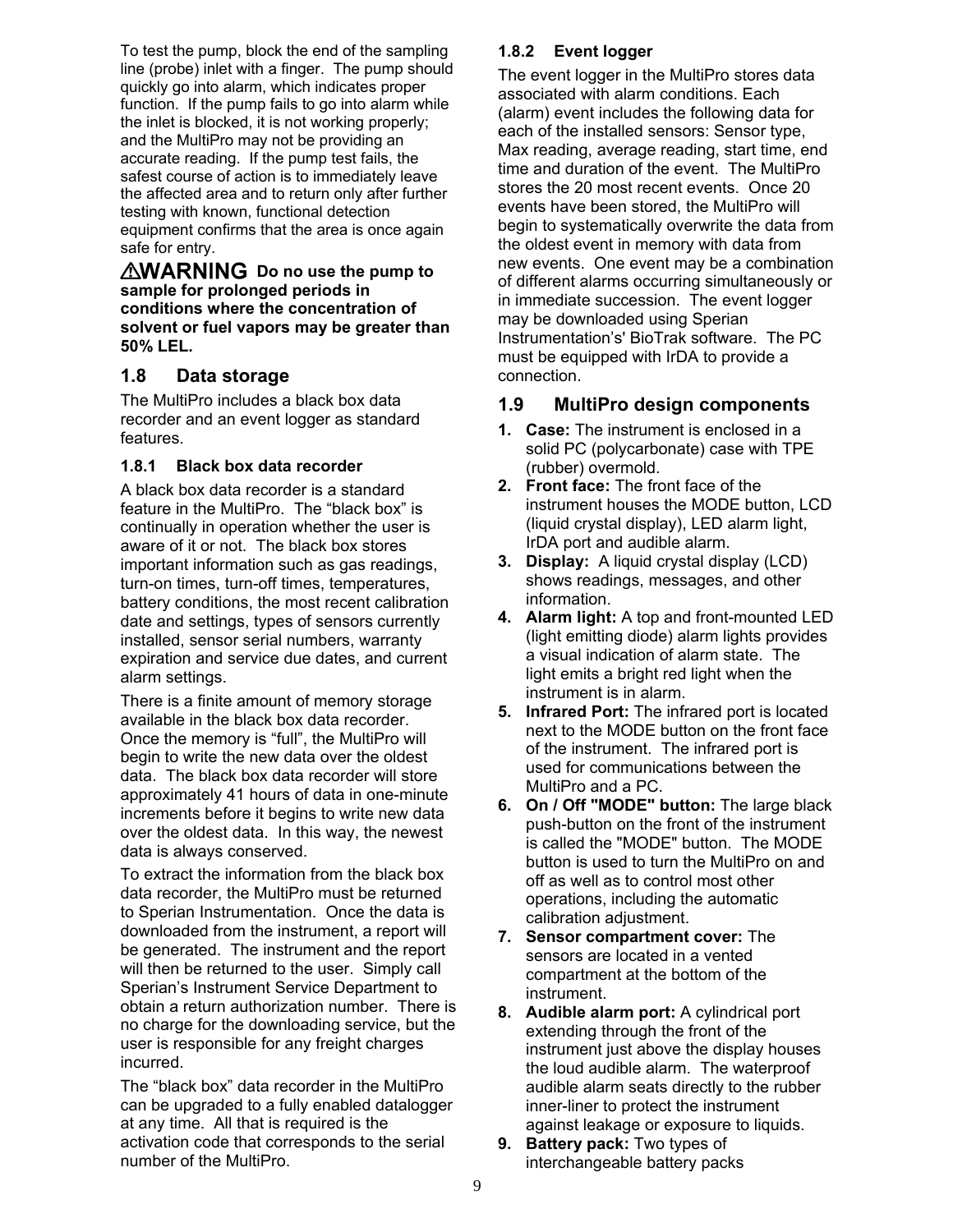(rechargeable Lithium Ion (Li-Ion) and disposable alkaline) are available for use. Li-Ion battery packs may be recharged while the pack is installed in the instrument, or removed from the instrument for separate recharging.

- **10. Battery charger connector:** A waterresistant connector at the bottom of the case assembly is used to connect the MultiPro to the "drop in" style charger.
- **11. Back surface:** A sturdy clip allows the user to wear the MultiPro on a belt or other article of clothing.

### **1.10 MultiPro standard accessories**

Standard accessories included with every MultiPro include calibration adapter, additional tubing for use during calibration, reference manual and quick reference card.

The optional manual sample draw kit consists of a sample draw / calibration adapter, squeeze bulb, standard sample probe, replacement sample probe filters, and ten feet of tubing. The sample probe itself is also available separately.

Standard configurations of the MultiPro are delivered in a cardboard box with cardboard inserts.

#### **1.10.1 Alkaline MultiPro detectors**

If the MultiPro has been purchased as an alkaline instrument, the standard accessories include a set of 3 disposable AA alkaline batteries.

#### **1.10.2 Li-Ion MultiPro detectors**

If the MultiPro has been purchased as a Li-Ion rechargeable instrument, the standard accessories include Li-Ion battery pack and a slip-in MultiPro charger.

# **1.11 MultiPro kits**

MultiPro detectors may also be purchased as part of a complete kit that includes calibration gas, fixed-flow regulator and a hard-shell carrying case.

#### **1.11.1 MultiPro Confined Space Kits**

In addition to the standard accessories listed above, Confined Space Kits also include calibration fittings, fixed-flow regulator with pressure gauge, and appropriate large cylinder of calibration gas in a foam-lined, waterproof hard-shell carrying case.

#### **1.11.2 MultiPro Value Packs**

MultiPro Value Packs include an alkaline MultiPro, all standard accessories, calibration fittings, small cylinder(s) of calibration gas, and fixed flow regulator in a foam-lined nonwaterproof hard-shell carrying case.

# **2. Basic Operations**

The MultiPro is a true one-button gas detector. The MODE button is located on the front of the instrument and controls all fieldlevel operations including the following

- Turning the MultiPro on and off
- Turning on the backlight
- Viewing the MAX, STEL and TWA reading screens
- Initiating the calibration sequence

#### **2.1 Turning the MultiPro On**

To turn the MultiPro on, press and hold the MODE button for one second. The first screen shown will be the test screen for the LCD. All sections should be darkened. The test screen will be followed by a screen showing the instrument firmware version. "dL" will appear in the upper right for instruments with a fully enabled datalogger.



The sensor screen and instrument serial number screen will then be shown.



If the MultiPro is equipped with a fully enabled datalogger, the following screen will be shown. The time figure in the upper right corner indicates the sampling interval in minutes and seconds. Instruments without a fully enabled datalogger will show display "not a datalog"



In the MultiPro, the standard one-minute sampling interval will result in the ability to store a minimum of 41 hours of readings before the oldest data is overwritten by new data. The sampling interval may be modified using BioTrak Software.

The time will then be shown followed by the date: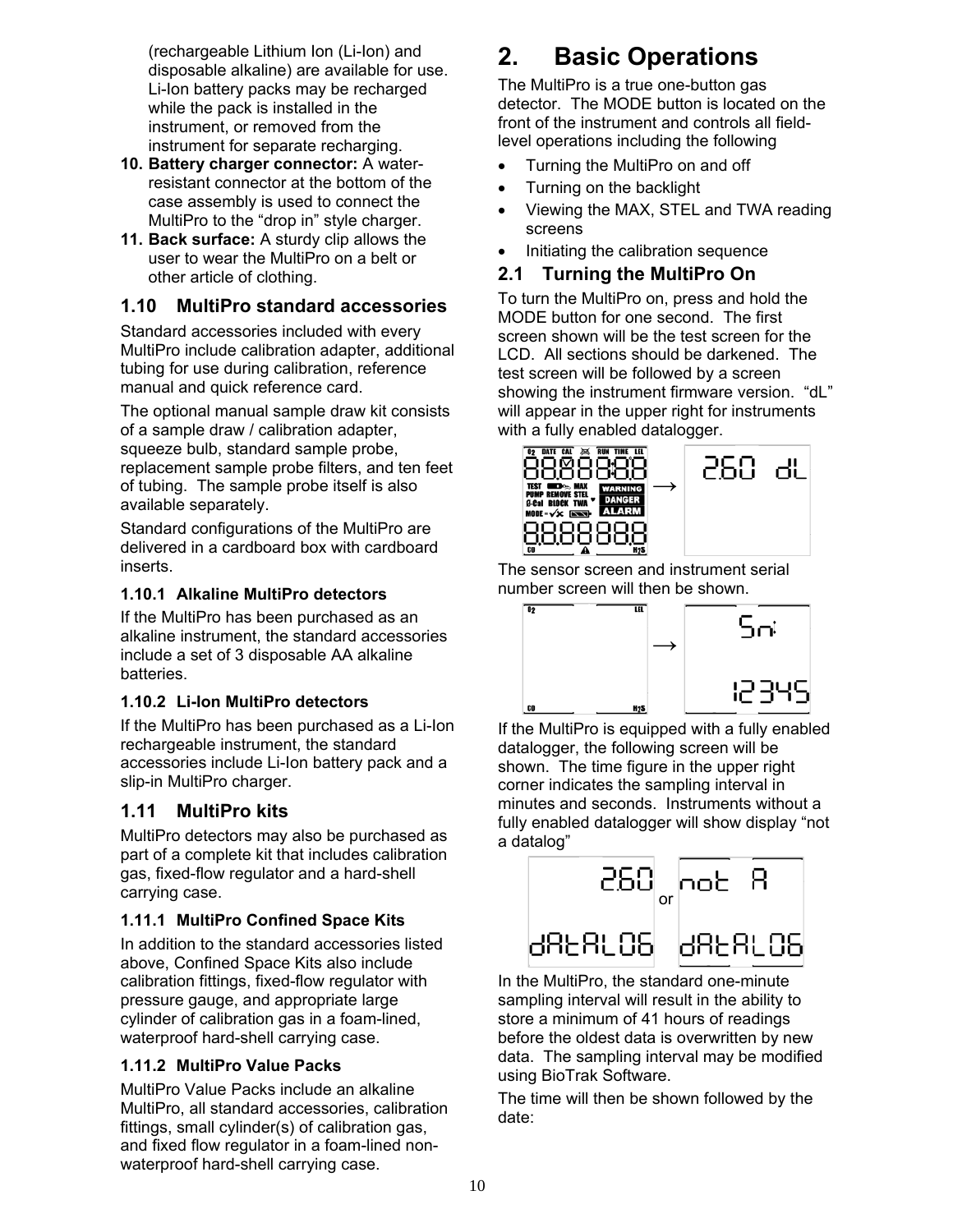

The instrument will display "Self Test" as it performs operational checks. During the selftest, the MultiPro tests for installed sensors, performs a system memory check and tests to see if a motorized pump is attached to the instrument. If a pump is detected, it will be briefly activated during the self-test. For details on start up procedures for MultiPro instruments equipped with a pump see section 2.1.1 below.

#### **For instructions on changing the time and date with the MODE button, see section 6 below.**

The instrument temperature will then be shown.



The warning alarm levels screen will then be shown followed by the danger, STEL and TWA alarm levels screens.



#### **For more information concerning STEL and TWA alarms, see sections 2.4.3 and 2.4.4.**

After the alarm screens, the calibration due screen will be shown with the number of days until the next calibration. The instrument will then proceed to the current gas readings screen. If calibration is due, "Cal due now" will be shown followed by "needs cal". The user will need to acknowledge the message by pressing the MODE button. Once the MODE button is pressed, the MultiPro will continue to the current gas readings screen and the appropriate calibration due icon will blink every 5 seconds to remind the use that the instrument is past due for calibration.



If the Bump Test Interval setting is enabled, the bump interval screen will be shown. The bump due status will be shown in days or hours.

**Note: The Bump Test Interval and bump test due reminder are used exclusively with the MultiPro IQ Express Dock.** 



Following the calibration status screens, the MultiPro will proceed to the current gas readings screen.

#### **2.1.1 Start up with pump**

MultiPro instruments that are equipped with a built-in motorized sample draw pump will have a slightly longer start up sequence. After the calibration status screens, the MultiPro will prompt you to test the pump for leaks.

#### **Note: The sample probe assembly must be attached when the pump is started.**



Block the sampling inlet by placing a finger over the end of the sample probe assembly. Once the MultiPro

recognizes that the test is passed, it will instruct you to remove the blockage.

Once the blockage is removed, the MultiPro will proceed to the current gas readings screen.



If the instrument is unable to detect the vacuum resulting from the pump blockage, the test will fail and you will be directed to remove the pump.

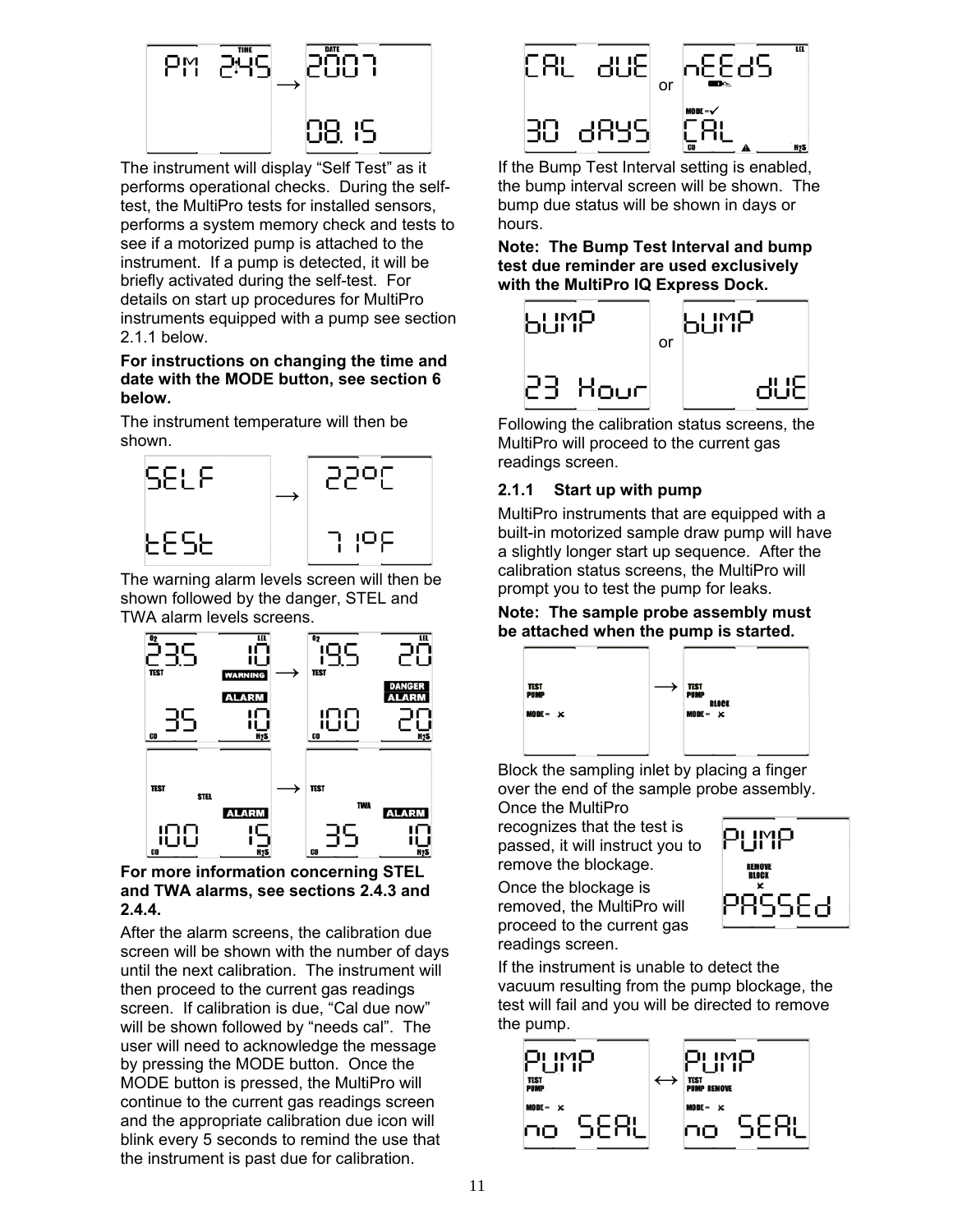For information concerning proper attachment of the sample probe assembly to pumpequipped MultiPro instruments, see section 3.1.

# **2.2 Operating Logic**

Once the MultiPro has completed the start up sequence, the current gas readings screen will be shown. At the center of the display is a heartbeat that will "beat" every few seconds to show that the instrument is functioning normally.

If the MultiPro is due for fresh air/zero calibration, the "0-Cal" will flash on the LCD once every 5 seconds as a reminder. If the MultiPro is due for span calibration, the calibration bottle icon will be shown. Both "0-Cal" and the calibration bottle icon will be shown if the instrument is due for both span and fresh air calibration.

If a sensor is not detected in one of the sensor channels during start up, the reading in the designated sensor channel will appear blank. If a complete sensor failure occurs while the instrument is turned off, the instrument may operate as if the sensor is not present in the instrument. In the example at right, the LEL

sensor has not been detected and a reading is not shown. The MultiPro™ only detects those substances that appear in the current gas readings screen during the current operating session.



**AWARNING: Always verify that all sensors present in the instrument are shown on the current gas readings screen whenever the MultiProTM is turned on. Failure to verify sensor presence prior to use in a hazardous location may result in serious injury or death.** 

If the MultiPro recognizes that the pump is attached, "Pump" will be displayed in the current gas readings screen

The battery icon gives an indication of how much power is left in the battery. The illustration below shows the stages of the battery from full to empty (top to bottom).









Battery charge greater than 80%

Battery charge between 50% and 80%

Battery charge between 25% and 50%

Battery charge less than 25%

To turn on the backlight press the MODE button once. To view the MAX readings screen, press the MODE button a second time. Press the MODE button a third time to view the Short Term Exposure Limit (STEL) readings. Press the MODE button again to view the Time Weighted Averages (TWA) for the operating session.

**Note: The MultiPro must be in continuous operation for at least 15 minutes before it will be able to calculate the TWA values. For the first 15 minutes of any operating session, the screen will show the length of time that the instrument has been operating instead of the TWA values.** 

# **2.3 Turning the MultiPro Off**

To turn the MultiPro off, press and hold the MODE button until the display reads "Release Button". Once the MODE button is released "Please wait" will be shown briefly and the display will go blank.



# **2.4 Alarms**

The MultiPro is configured with a series of alarms that are designed to warn the user of dangerous conditions.

**AWARNING** The MultiPro is designed **to detect potentially life threatening atmospheric conditions. Any alarm condition should be taken seriously. The safest course of action is to immediately leave the affected area, and return only after further testing determines that the area is once again safe for entry.**

#### **2.4.1 Warning Alarms**

A Warning Alarm indicates a dangerous atmospheric condition that has not yet risen to a level necessary to initiate the danger alarms. Warning alarm levels are shown during

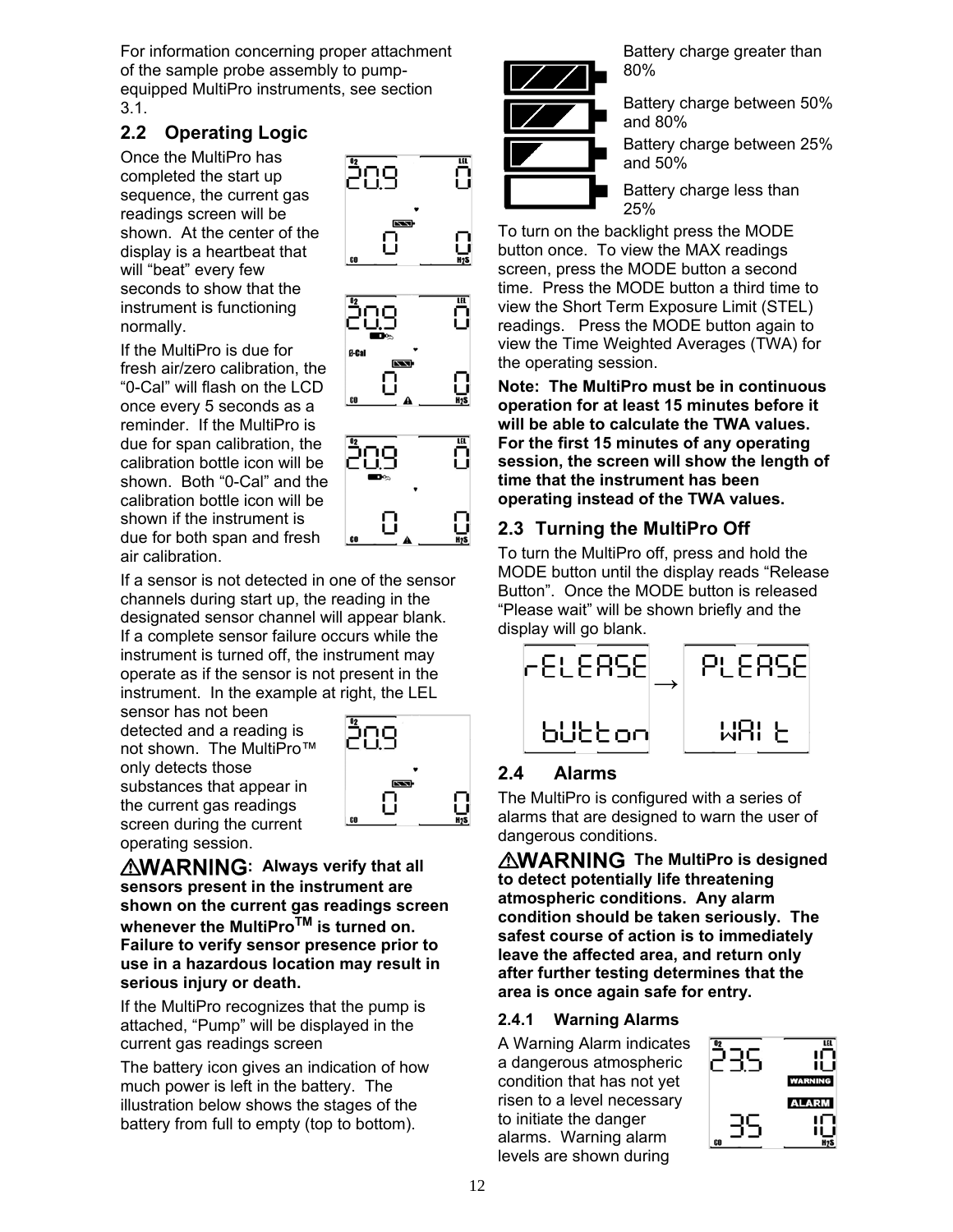the start up sequence.

Warning alarms can be temporarily silenced by pressing the MODE button if this option is enabled with BioTrak.

#### **2.4.2 Danger Alarms**

A Danger Alarm indicates a significantly hazardous condition. As is the case with the warning alarms, the danger alarm levels are shown in the start up sequence.

#### **2.4.3 STEL Alarms**

STEL (Short Term Exposure Limit) alarm values represent the average concentration of instrument readings for the target gas for the most

**STEL ALARM** ,00

19.S

IJU

recently completed 15 minutes of operation. The default STEL alarm level for the MultiPro CO sensor is 100PPM. The default STEL alarm value for the MultiPro  $H_2S$  sensor is 15PPM.

#### **2.4.4 TWA Alarms**

TWA (Time Weighted Average) values are calculated by taking the sum of exposure to a particular toxic gas in the current operating session



in terms of parts-per-million-hours and dividing by an eight-hour period. The default TWA alarm level for the MultiPro CO sensor is 35PPM. The default TWA alarm value for the MultiPro H<sub>2</sub>S sensor is 10PPM.

#### **2.4.5 Low battery alarms**

When battery voltage is reduced to approximately 3.55 volts, the battery icon



on the LCD will appear empty, which means that a low battery condition exists.

If the battery icon is empty, leave the area immediately. If the MultiPro is equipped with an alkaline battery pack, proceed to an area that is known to be safe (containing fresh air with no contaminants and no combustible gases) and change the batteries. If the MultiPro is equipped with a Li-Ion battery pack, proceed to an area that is known to be safe and recharge the battery pack.

Once the battery voltage reaches 3.45 volts the MultiPro will go into a 30-minute battery alarm. The warning alarm will sound and the screen will display "Lo-Bat", along with the warning and alarm icons. The user will need

to acknowledge the low battery condition by pressing the MODE button before the instrument will resume monitoring. Once the MODE button is pressed, the empty battery cell and the caution icon will flash. After 15 minutes the warning will sound again to indicate that there are now only 15 minutes of battery life left. Once the second 15-minute period has elapsed or once the battery voltage reaches 3.2 volts, the instrument will go into alarm for the last time, notify the user that it is shutting itself down and proceed to turn itself off.

**Alkaline battery replacement and Li-Ion battery charging instructions are contained in section 5.4 and 5.5.** 

**AWARNING The MultiPro must be located in a non-hazardous location during the charging cycle. Charging the MultiPro in a hazardous location may impair intrinsic safety.** 

**AWARNING** The MultiPro must be **located in a non-hazardous location whenever alkaline batteries are removed from the alkaline battery pack. Removal of the alkaline batteries from the battery pack in a hazardous area may impair intrinsic safety.**

**CAUTION Always turn the MultiPro off prior to removing the battery pack. Removal of the battery pack with the instrument turned on may cause corruption of stored data in the MultiPro.** 

#### **2.4.6 Sensor over range alarms**

The MultiPro will go into alarm if a sensor is exposed to a concentration of gas that exceeds its established range. In the case of an LEL reading that exceeds 100% LEL, the LEL channel will be automatically disabled by the instrument and the alarm will latch (remain on) until the instrument is turned off. The MultiPro must be turned off, brought to an area that is known to be safe (containing 20.9% oxygen, 0% LEL and 0 PPM toxic gases), and then turned back on. The display will show "---" and "OL" alternately in place of the sensor reading for any channel that has gone into over range alarm.



**AWARNING A combustible sensor overrange alarm indicates a potentially explosive atmosphere. Failure to leave the**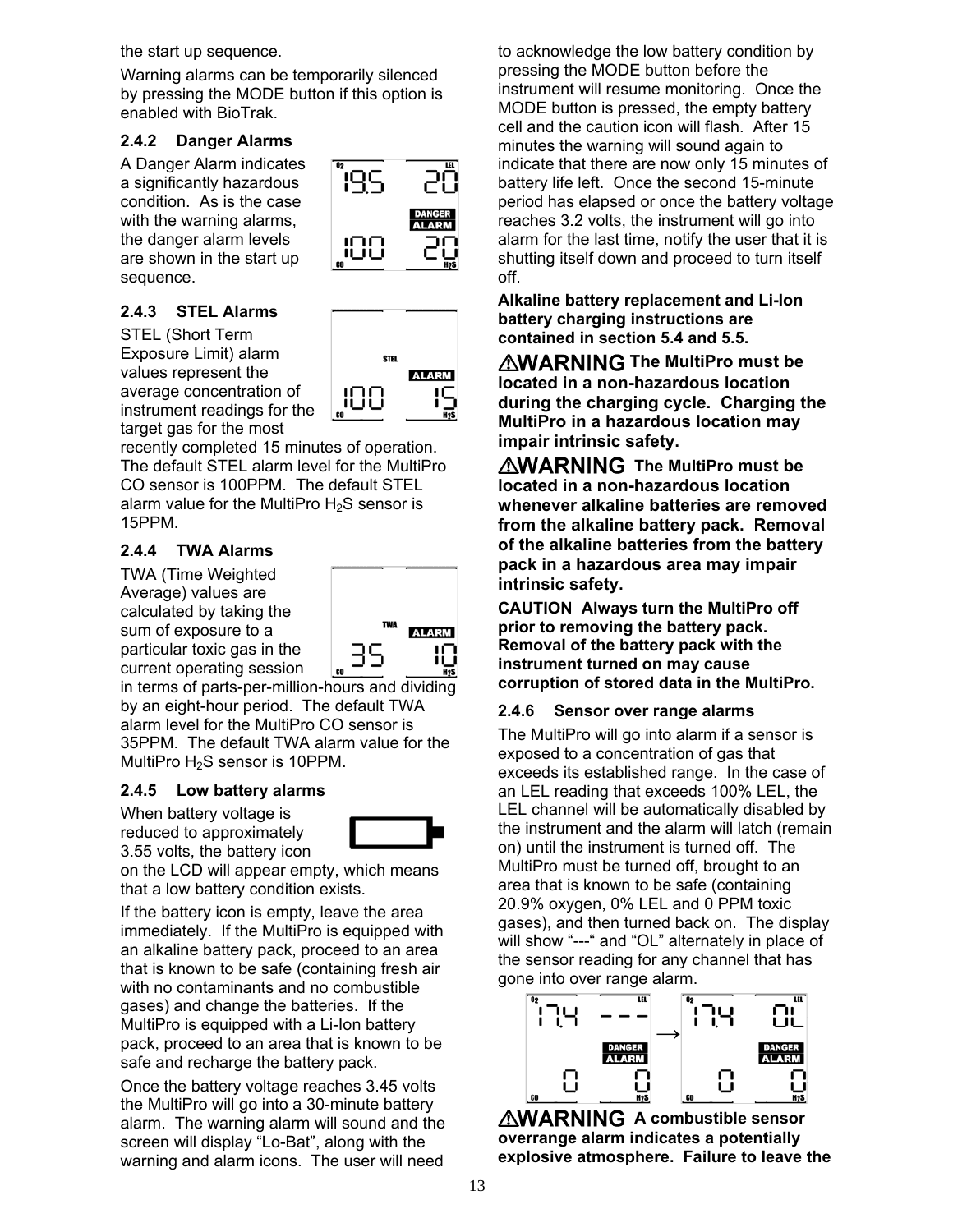**area immediately may result in serious injury or death!** 

*AWARNING* In the event of an LEL **overrange alarm the MultiPro must be turned off, brought to an area that is known to be safe (containing 20.9% oxygen, 0% LEL and 0 PPM toxic gases), and then turned on again to reset the alarm.**

#### **2.4.7 LEL failure due to lack of oxygen alarm**

The LEL sensor in the MultiPro requires a certain amount of oxygen to function properly. When oxygen levels fall below 11% by volume, the MultiPro will show "---" in place of the LEL reading and display "O2", "too" and "Lo" in successive screens in the location typically used for the LEL reading.



#### **2.5 PC connection via infrared port**

MultiPro instruments that are equipped with a fully enabled datalogger can be downloaded to a PC using BioTrak or IQ software through the MultiPro's infrared port. For the



location of the infrared port, see the illustration below.

- 1. With the MultiPro turned off, hold the MODE button down until four beeps are heard. Depending on the software version, this will normally take between 10 and 20 seconds. "PC Connect" will be shown once the infrared port has been activated.
- 2. Align the infrared port on the MultiPro with the PC's infrared port to complete the connection.



**Note: For further instructions concerning the download procedure for the MultiPro, see the BioTrak or IQ System manual as appropriate.** 

# **2.6 Error Messages**

The MultiPro will display error messages when it detects certain problems during operation.



#### **MULTIPRO Error definitions**

| Error                          | <b>Display Number</b> |
|--------------------------------|-----------------------|
| Unit Memory Bad                | 003                   |
| O2 Memory Bad                  | 004                   |
| <b>LEL Memory Bad</b>          | 005                   |
| CO Memory Bad                  | 006                   |
| H2S Memory Bad                 | 007                   |
| <b>DataloggerMemory</b><br>Bad | 008                   |
| <b>Invalid Memory Type</b>     | 009                   |
| No Sensors Installed           | 010                   |
| <b>Bad Temp Sensor</b>         | 012                   |
| <b>Bad Vibrating Alarm</b>     | 014                   |

If the MultiPro displays an error message, contact Sperian Instrumentation for further instructions.

# **2.7 Contact Cover**

ATEX and IECEx versions of the MultiPro are shipped with a clear red plastic contact cover that should be installed over the charging and pump contacts when the MultiPro is in use without the pump.

**Note: This applies to European and Australian versions only. The contact cover is not required to meet the UL and CSA standards.**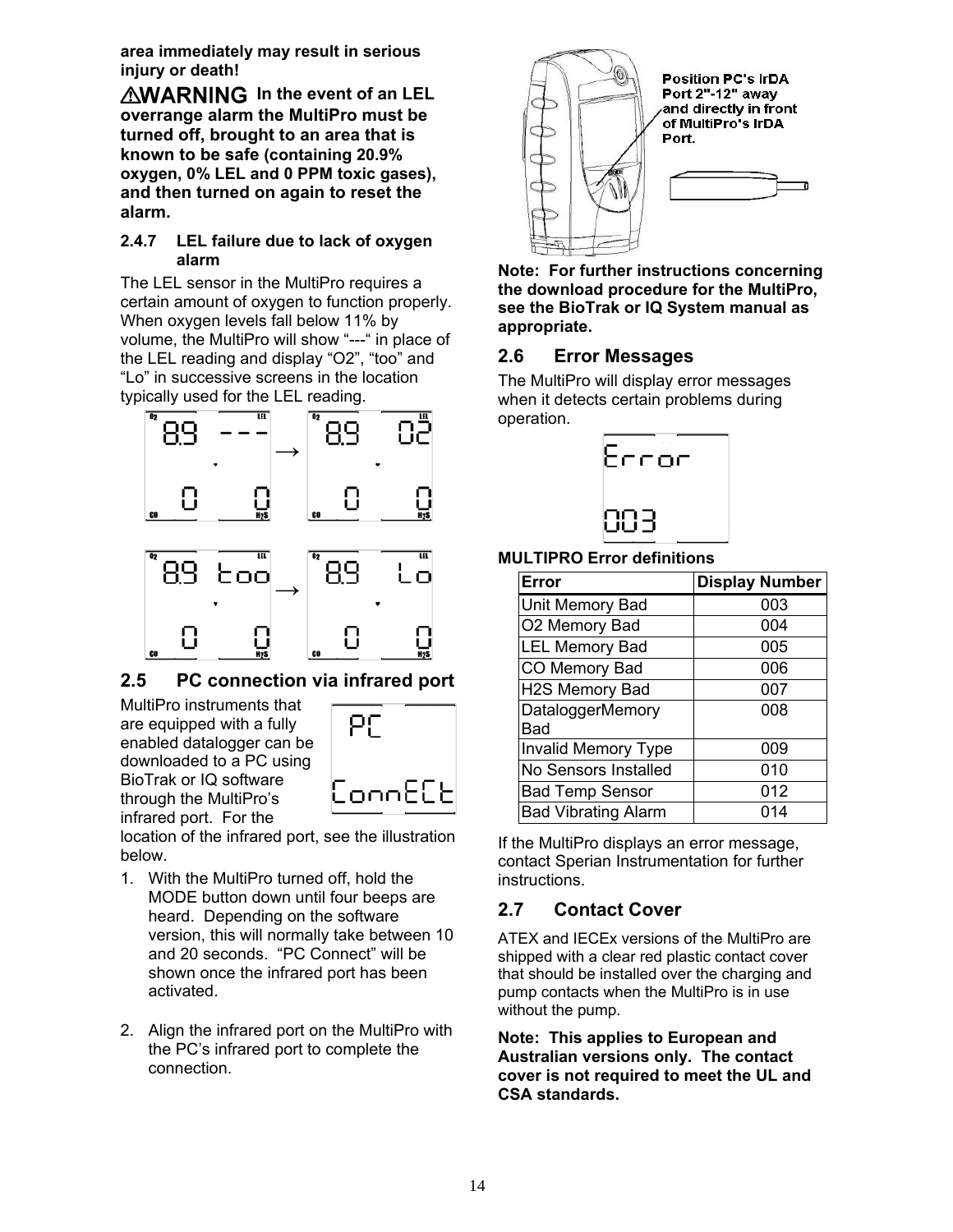# **3. Sampling**

The MultiPro may be used in either diffusion or sample-draw mode. In either mode, the gas sample must reach the sensors for the instrument to register a gas reading. The

sensors are located at the bottom of the instrument.

# **AWARNING**

**The sensor ports must be kept free of obstruction. Blocked sensor ports can lead to inaccurate and** 



**Sensor Ports** 

#### **potentially dangerous readings.**

In diffusion mode, the atmosphere being measured reaches the sensors by diffusing through vents in the bottom of the instrument. Normal air movements are enough to carry the sample to the sensors. The sensors react quickly to changes in the concentrations of the gases being measured. Diffusion-style operation monitors only the atmosphere that immediately surrounds the detector.

The MultiPro can also be used to sample remote locations with either the handaspirated sample-draw kit, or with the motorized sample draw pump. During remote sampling, the gas sample is drawn into the sensor compartment through the probe assembly and a length of tubing.

# **3.1 Manual sample draw kit**

The manual sample draw kit is comprised of a sample draw probe, 2 sections of tubing, a squeeze bulb and an adapter that is used to connect the sample draw accessories system to the MultiPro.

**Note: The maximum amount of tubing that can be used with the manual sample draw kit is 50 feet.** 

#### **3.1.1 Manual sample draw kit usage**

To use the manual sample draw kit:

- 1. Connect the short section of hose that comes off the squeeze bulb to the sample draw adapter.
- 2. Test the seals in the sample draw system. First cover the end of the sample draw probe with a finger, then squeeze the aspirator bulb. If there are no leaks



in the sample draw kit components, the bulb should stay deflated for a few seconds.

- 3. Secure the calibration adapter (with the sample draw assembly attached) to the MultiPro by inserting the tab and tightening the knurled screw into the brass nut at the bottom of the adapter.
- 4. Insert the end of the sample probe into the location to be sampled.
- 5. Squeeze the aspirator bulb to draw the sample from the remote location to the sensor compartment.

**To ensure accurate readings while using the manual sample draw kit, it is necessary to squeeze the bulb once for every one foot of sampling hose for the sample to first reach the sensors, and then to continue squeezing the bulb once per second for an additional 45 seconds or until readings stabilize. As an example, if 10 feet of tubing is used, it will be necessary to draw the sample in by squeezing the bulb continuously for a minimum of 55 seconds or until readings stabilize.** 

6. Note the gas measurement readings. **CAUTION: Hand-aspirated remote sampling only provides continuous gas readings for the area in which the probe is located while the bulb is being continuously squeezed. Each time a reading is desired, it is necessary to squeeze the bulb a sufficient number of times to bring a fresh sample to the sensor compartment.** 

#### **3.2 Motorized sample draw pump**  *AWARNING* Use only part number 54-**49-102 sample draw pump with the MultiPro.**

A motorized sample-draw pump is available for the MultiPro for situations requiring continuous "hands free" remote monitoring. Use of the motorized sample draw pump allows the MultiPro to continuously monitor remote locations. The pump is powered by the MultiPro battery. When the pump is attached to the instrument, "PUMP" will be shown on the display in the current gas readings screen.

**Note: The maximum amount of tubing that can be used with the motorized sample draw pump is 50 feet.** 

**To ensure accurate readings while using the continuous sample pump, it is necessary to allow the pump to draw the sample for one second for every one foot**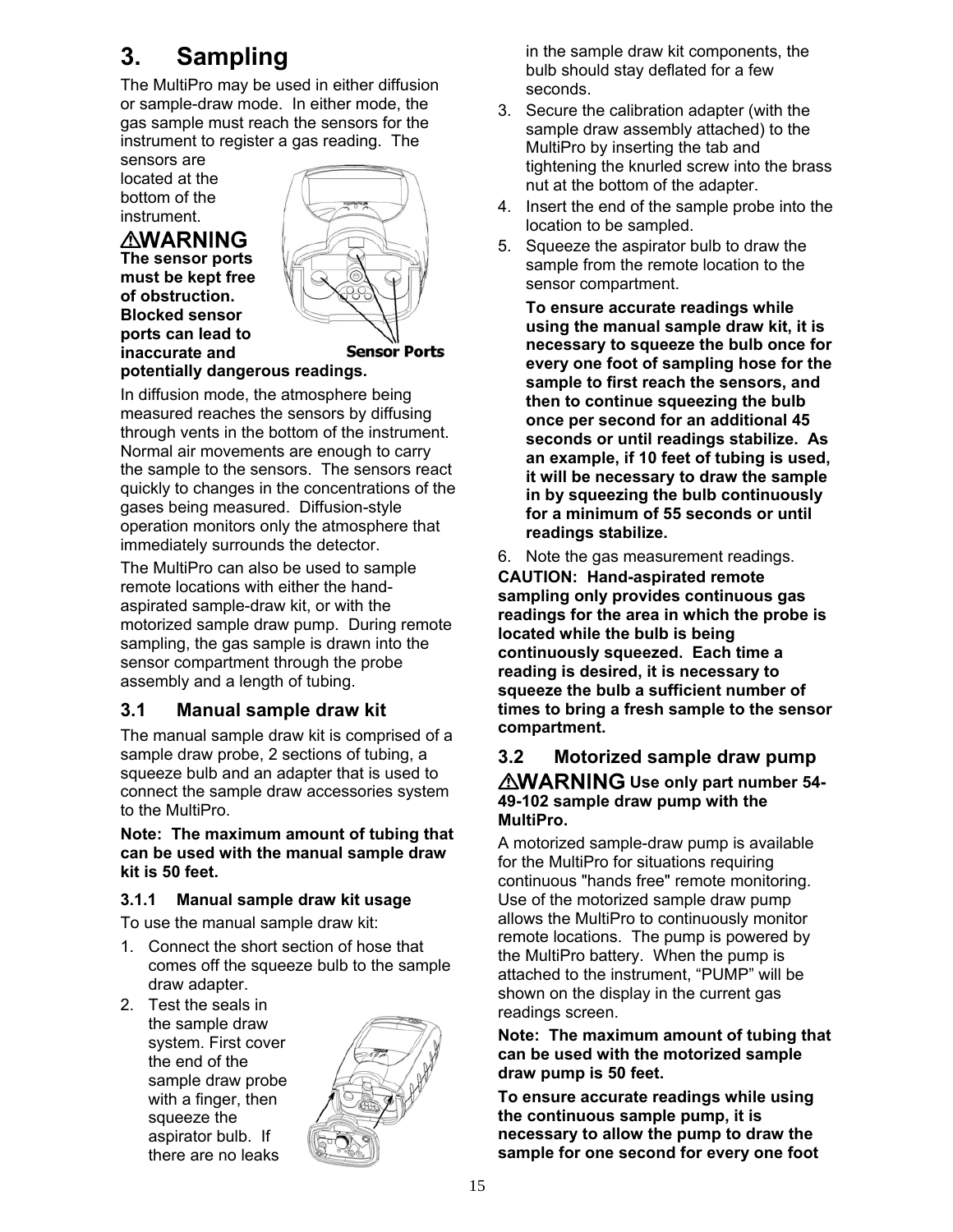**of sampling hose plus an additional 45 seconds or until readings stabilize. For example, with 10' of tubing, it will be necessary to allow a minimum of 55 seconds for the sample to be drawn into the sensor chamber and for the readings to stabilize.** 

MultiPro instruments are designed to automatically recognize the pump whenever it is attached to the instrument. If the pump is attached when the MultiPro is turned off,



the instrument will automatically initiate the pump start up sequence when the instrument is turned on. If the pump is attached while the instrument is running, the MultiPro will automatically initiate the pump test sequence before returning to the current gas readings screen.

#### **3.2.1 Starting the motorized sample pump**

First attach the probe and tubing to the pump, then secure the pump (with the sample draw assembly attached) to the MultiPro by inserting the tab



and tightening the knurled screw on the pump into the instrument casing.

#### **Note: The sample probe assembly must be attached to the pump when the pump is attached to the instrument.**

Once the pump is recognized, the pump test sequence will be initiated automatically.



Block the sampling inlet by placing a finger over the end of the sample probe assembly. Once the blockage is detected, the MultiPro will indicate that the test has been passed and instruct you to remove the blockage. Once the blockage is removed, it will proceed to the current gas readings screen.



If the instrument is unable to detect the vacuum resulting from the pump blockage within 30 seconds, the test will fail, the instrument will go into alarm and you will be directed to remove the pump.



Remove the pump and press the MODE button to resume diffusion operation.

#### **3.2.2 Turning off the pump**

To turn off the pump, simply remove the pump from the instrument.

#### **3.2.3 Pump low flow alarm**

The MultiPro contains a pressure sensor that continuously monitors for restrictions in airflow caused by water or other fluids being drawn into the unit and immediately acts to turn the pump off in order to protect the sensors, pump, and other MultiPro components from damage.

**CAUTION: Never perform remote sampling with the MultiPro without the sample probe assembly. The sample probe handle contains replaceable filters designed to block moisture and remove particulate contaminants. If the pump is operated without the probe assembly in place, contaminants may cause damage to the pump, sensors and internal components of the MultiPro**

When the pump is active and functioning properly, "PUMP" is displayed near the center of the LCD display. Low flow or other pump fault conditions activate audible and visible alarms and cause the display of the appropriate explanatory message.

The pressure sensor in the sample draw pump is designed to detect pressure changes while the sample-draw probe is being held in a vertical position. If the probe is held horizontally or at a low angle while inserted into a fluid, a pressure drop sufficient to cause the pump to shut down may not be generated, and water could be drawn into the pump assembly causing damage to the pump,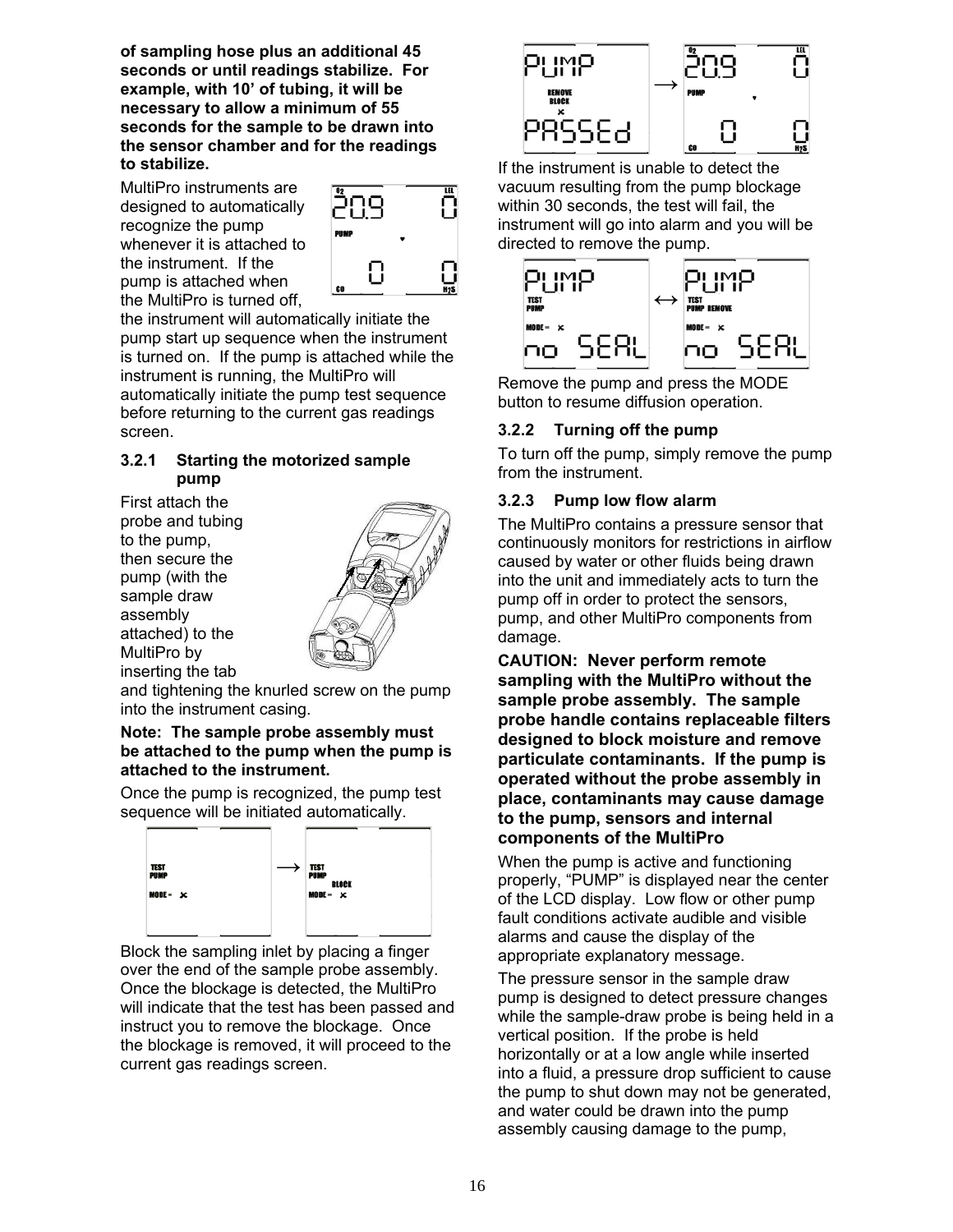sensors and internal components of the MultiPro.

**CAUTION: Insertion of the sample draw tube into a fluid horizontally or at a low angle may lead to water ingress and may cause damage to the sensors and internal components of the MultiPro.**

If the MultiPro determines that a significant pressure change has occurred, it will go into alarm and notify the user that there is a blockage of the pump. The display will alternate between the following two screens.



Remove the blockage and press the MODE button to acknowledge the alarm and resume sampling.

# **3.3 Sample draw probe**

The MultiPro's sample draw probe is the standard probe assembly from Sperian Instrumentation. The sample probe handle contains moisture barrier and particulate filters designed to remove contaminants that might otherwise harm the instrument.

Particulate contaminants are removed by means of a cellulose filter. The hydrophobic  $filter$  includes a Teflon<sup> $M$ </sup> barrier which blocks the flow of moisture as well as any remaining particulate contaminants.

Sample probe filters should be replaced whenever visibly discolored due to contamination.

**See section 5.7.1 for a probe diagram and a list of available sample probe filter replacement kits.**

# **4. Calibration**

The accuracy of the MultiPro should be verified on a regular basis\*. Verification can be as simple as performing a bump test, which is described below in section 4.1.

**\* AWARNING The Canadian Standards Association (CSA) requires the LEL sensor to be bump tested prior to each day's use with calibration gas containing between 25% and 50% LEL. The functional (bump) test procedure is covered in section 4.1.** 

If exposure to fresh air yields an oxygen reading of less than 20.7% or greater than 21.1% or a toxic or LEL sensor reading of anything other than 0, then a Fresh Air/Zero Calibration should be performed as described in section 4.2.

If exposure to a known concentration calibration gas (as described in section 4.1) shows that LEL or toxic sensor readings are not between 90%\*\* and 120% of the value given on the calibration gas cylinder, then the Span Calibration should be performed as described in section 4.3.

\*\* **AWARNING** The Canadian **Standards Association (CSA) requires the instrument to undergo calibration when the displayed value during a bump test fails to fall between 100% and 120% of the expected value for the gas.** 

**For Sperian Instrumentation's official recommendations concerning calibration frequency, see Appendix B.** 

# **4.1 Functional (Bump) testing**

The accuracy of the MultiPro may be verified at any time by a simple functional (bump) test.

To perform a functional (bump) test, do the following:

- 1. Turn the MultiPro on and wait at least three minutes to allow the readings to fully stabilize. If any of the sensors have just been replaced, the new sensor(s) must be allowed to stabilize prior to use. See section 5.6 for further details on sensor stabilization requirements.
- 2. Make sure the instrument is located in fresh air.



#### **Figure 4.1 Bump Test / Span Calibration set up**

3. Verify that the current gas readings match the concentrations present in fresh air. The oxygen  $(O<sub>2</sub>)$  sensor should read 20.9% (+/-0.2% vol.). The readings for the LEL sensor should be 0% LEL and toxic sensors should read 0 or 0.0 partsper-million (PPM) in fresh air. If the readings deviate from the expected levels in a fresh air environment, proceed to section 4.2 and perform the fresh air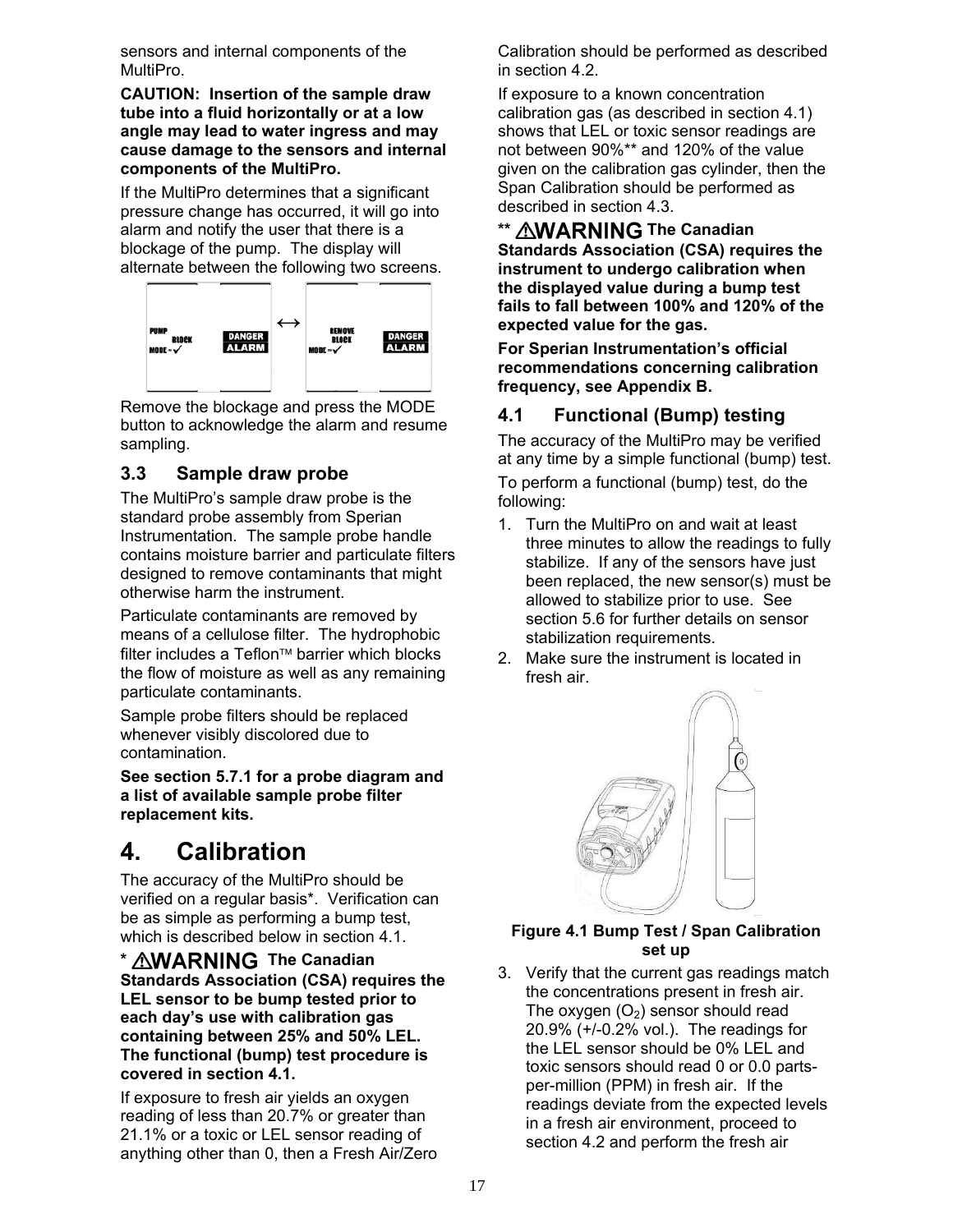calibration adjustment then proceed to step 4.

- 4. Attach the calibration adapter and connect the calibration cylinder to the MultiPro as shown in figure 4.1. Flow gas to the sensors.
- 5. Wait for the readings to stabilize. (Fortyfive seconds to one minute is usually sufficient.)
- 6. Note the readings. Toxic and LEL sensor readings are considered accurate in a bump test if they are between 90%\* and 120% of the expected reading as given on the calibration cylinder. If the readings are considered accurate, then the instrument may be used without further adjustment. If toxic or LEL readings do not fall within 90%\* and 120% of the expected reading as given on the calibration cylinder, then the readings are considered inaccurate. If readings are considered inaccurate, proceed to section 4.3 and perform the span calibration.

**\* The Canadian Standards Association (CSA) requires the instrument to undergo calibration when the displayed value during a bump test fails to fall between 100% and 120% of the expected value for the gas.** 

Sperian Instrumentation's multi-calibration gas mixtures contain approximately 18% oxygen. During the bump test the oxygen sensor should read within +/-0.5% (absolute) of the level given on the calibration cylinder.

#### **4.2 Fresh Air/Zero Calibration AWARNING** Fresh air/zero **calibrations may only be performed in an atmosphere that is known to contain 20.9% oxygen, 0% LEL and 0 PPM toxic gas.**

To initiate the fresh air/zero calibration:

1. Press the MODE button three times within two seconds to begin the fresh air/zero calibration sequence. The MultiPro will briefly display AUTO CAL and then begin a 5-second countdown.



2. Press the MODE button before the end of the 5-second countdown to begin the fresh air/zero calibration. The fresh air/zero calibration has been initiated

when the MultiPro alternates between the following two screens:



2. The fresh air/zero calibration is complete when the instrument begins another 5 second countdown for the span calibration. If span calibration is not required, allow the countdown to reach 0 without pressing the MODE button.

#### **4.2.1 Fresh air/zero calibration failure**

In the event of a fresh air/zero calibration failure, the alarms will be activated and the instrument will display the following screen. Note that the sensor(s) that fail



the zero calibration are shown (in this case, CO)

After 3 seconds, the MultiPro will return to the current gas readings screen and the visual and audible alarms will cease.

When fresh air/zero calibration is due, the MultiPro's display will show the warning symbol while intermittently displaying the 0-CAL icon in the gas readings screen



until a successful fresh air calibration is performed. If a specific sensor has failed the fresh air/zero calibration, it will be displayed with the 0-Cal icon.

If a successful fresh air / zero calibration is not performed prior to instrument shut down, the MultiPro will show that Fresh Air Calibration is due during instrument start up.

#### **Possible causes and solutions**

- 1. The atmosphere in which the instrument is located is contaminated (or was contaminated at the time the instrument was last fresh air calibrated).
- 2. A new sensor has just been installed.
- 3. Instrument has been dropped or banged since last turned on.
- 4. There has been a significant change in temperature since the instrument was last used.

#### **Recommended action:**

Take the instrument to fresh air and allow readings to stabilize. Perform the fresh air/zero adjustment again. If the manual fresh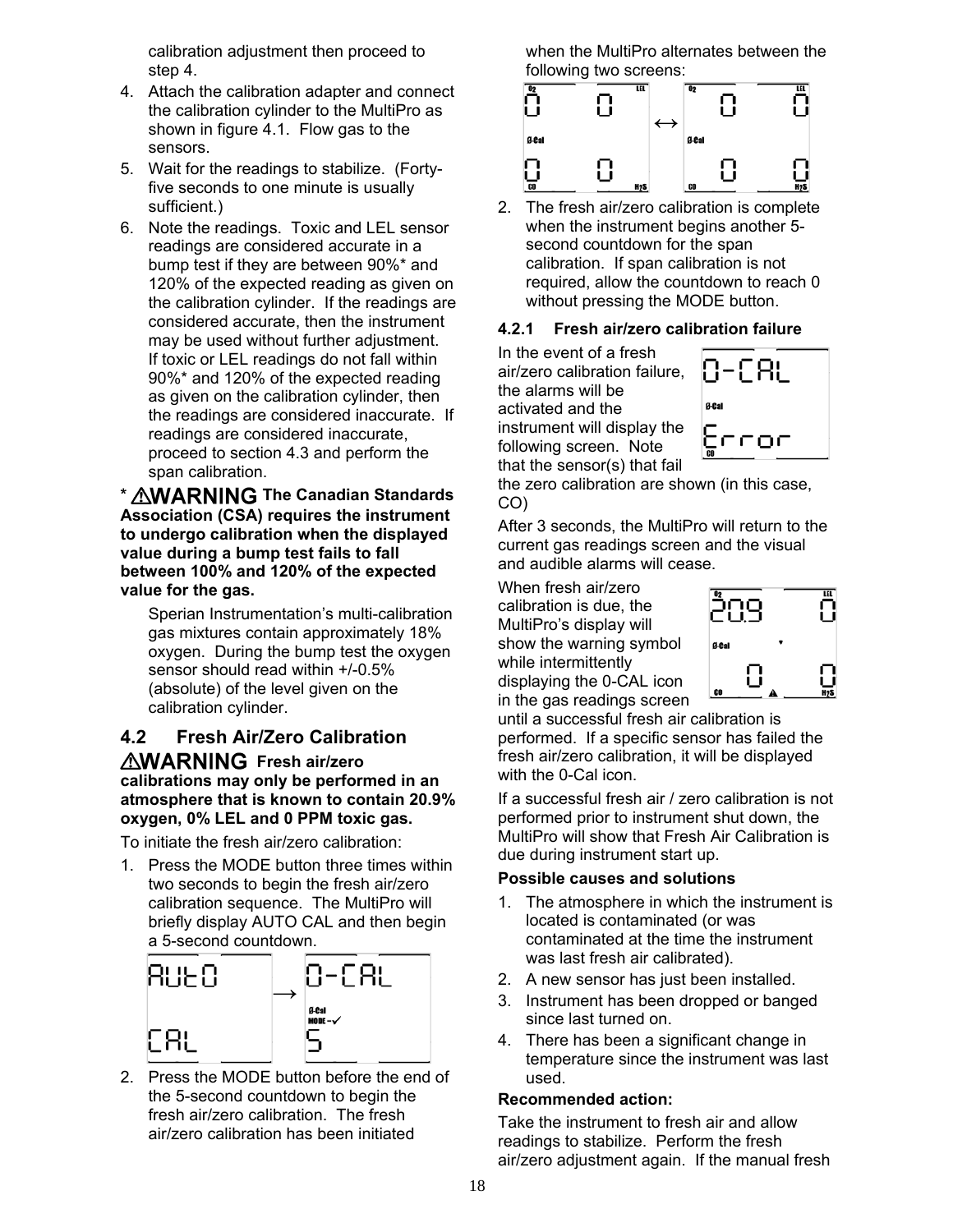air/zero procedure fails to correct the problem, perform the manual fresh air / zero calibration procedure as described in section 4.2.2 below.

#### **4.2.2 Forced fresh air / zero calibration**

The MultiPro includes safeguards to prevent fresh air calibration in contaminated environments. If the standard fresh air / zero calibration fails a second time, the instrument may be "forced" to accept the fresh air calibration by performing the manual fresh air / zero calibration.

#### **AWARNING** Fresh air/zero **calibrations may only be performed in an atmosphere that is known to contain 20.9% oxygen, 0.0% LEL and 0 PPM toxic gas.**

1. Initiate the standard fresh air / zero calibration sequence by pressing the MODE button three times in rapid succession. The 5-



second countdown will begin.

2. Press the MODE button before the end of the 5-second countdown and **continue to hold the MODE button**. As in the standard fresh air /zero calibration, the MultiPro will alternate between the following two screens:



3. The fresh air/zero calibration is complete when the instrument begins another 5 second countdown for the span calibration. If span calibration is not required, allow the countdown to reach 0 without pressing the MODE button.

If the MultiPro still fails to calibrate after attempting to force the fresh air / zero calibration, contact Sperian Instrumentation.

# **4.3 Span Calibration**

Once the fresh air / zero calibration has been successfully completed, the MultiPro will automatically proceed to the automatic span calibration countdown screen.

Press the MODE button before the countdown is complete to initiate the span calibration. The screen will immediately show "APPLY GAS" and then list the sensors for calibration and the expected levels of calibration gas.



#### **Note: Sperian Instrumentation recommends the use of multi-component calibration gas for calibrating the MultiPro.**

Apply calibration gas as shown above in figure 4.1. The readout will change to a numerical display almost immediately and will continue to display the current readings.

The actual calibration of the oxygen sensor to 20.9% occurs during the fresh air calibration, but the oxygen sensor is tested for response to diminished oxygen levels





Instrumentation calibration gas cylinders typically contain approximately 18.0% oxygen. In order to pass the span calibration, the instrument must register an oxygen reading below 19.5% during span calibration.

See section 4.3.2 below if the oxygen sensor does not detect the drop in oxygen level and fails the span calibration.

The calibration is fully automatic from this point on. Upon successful calibration of a sensor, the MultiVision will beep, show the adjusted reading for the calibrated sensor and then move on to the next sensor.



Once the calibration of all sensors is successfully completed, the MultiPro will briefly show the maximum adjustment values screen.

The maximum adjustment values for the LEL and toxic sensors give an indication of the remaining sensitivity of the sensors. As sensitivity decreases, the maximum possible



adjustment will decrease to approach the expected concentration of the calibration gas.

**Note: Once the calibration cycle is completed, the MultiPro will automatically turn itself off. Disconnect the calibration assembly prior to turning the instrument back on.**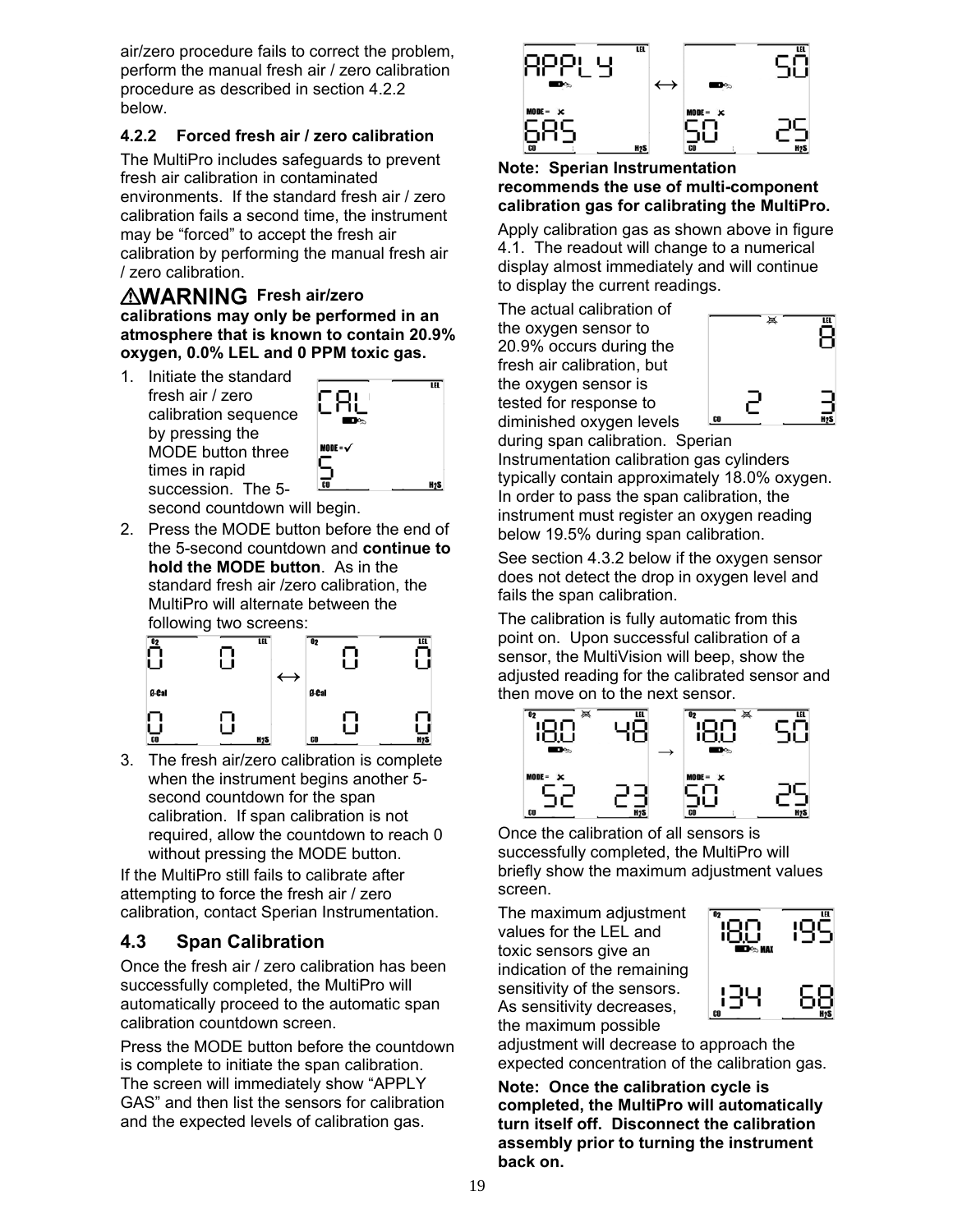#### **4.3.1 Span calibration failure: Toxic and LEL sensors**

When there is a span calibration failure, the display will show CAL Error and display the sensor that has failed calibration.



If the instrument fails to recognize the correct type or concentration of calibration gas, it will show "no GAS".



When span calibration is due, the MultiPro's display

will show the warning symbol while intermittently displaying the calibration bottle in the gas readings screen.

The MultiPro will also display a "Needs Cal" message for any sensors that are currently due for calibration during instrument start-up.

#### **Possible causes of span calibration failure and remedies:**

- 1. Empty calibration gas cylinder. Verify that there is calibration gas in the cylinder.
- 2. Expired calibration gas cylinder. Verify that the expiration date on the cylinder has not passed.
- 3. Calibration gas setting does not correspond to calibration gas concentration. The default calibration gas settings are 50% LEL, 50PPM CO and 25PPM  $H_2S$ . If the values on the calibration cylinder are different from the instrument's calibration gas settings, the MultiPro's calibration gas settings must be changed to match the new values. Calibration gas values can be changed with the MultiPro programming software (available separately) or by accessing the setup menus with the MODE button as discussed in section 6.6 below.
- 4. LEL only: Type of calibration gas (standard) has changed significantly. LEL calibration gas may be based on several different response standards, methane, propane and pentane are the most common. If using a new cylinder of calibration gas, make sure that the type and amount of combustible gas is identical to that of the previous bottle. Sperian Instrumentation offers calibration gases in Methane, Propane Equivalent and Pentane Equivalent.

6. Instrument problem. Return the instrument to Sperian Instrumentation. Call the phone number on the front of this manual.

#### **4.3.2 Span calibration failure: Oxygen sensors**

Sperian Instrumentation's multi calibration gas cylinders contain approximately 18.0% oxygen. The reduced oxygen level in the calibration gas cylinder allows the oxygen sensor's response to be tested in the same manner as the toxic and LEL sensors.

If the  $O<sub>2</sub>$  sensor fails to register a reading below 19.5% during the span calibration, the

display will show O2 Too Low followed by the O2 CAL Error screen immediately after the failed calibration attempt.

**DANGER** coc

Press MODE to acknowledge the warning and turn the instrument off.

If the oxygen sensor fails to register the drop in oxygen during the span calibration while being challenged with calibration gas containing less than 19.0% oxygen, it should be considered out of tolerance and retired from service immediately.

**AWARNING A sensor that cannot be calibrated or is found to be out of tolerance should be replaced immediately. An instrument that fails calibration may not be used until testing with known concentration test gas determines that accuracy has been restored, and the instrument is once again fit for use.** 

#### **Possible causes and remedies for oxygen sensor failure:**

- 1. Calibration gas cylinder does not contain a reduced level of oxygen. Verify that the cylinder contains less than 19.0% oxygen. To challenge the oxygen sensor without calibration gas, hold you breath of about 10 seconds (or more), and then **slowly** exhale directly onto the face of the sensor (in the same way you would attempt to fog up a piece of glass). If the descending oxygen alarm is set to 19.5%, the instrument should go into alarm after a few seconds.
- 2. Oxygen sensor has just been replaced and has not had time to stabilize.
- 3. Oxygen sensor failure.

# **5. Maintenance**

**AWARNING** To prevent ignition of **flammable or combustible atmospheres,** 

5. Dead sensor. Replace sensor.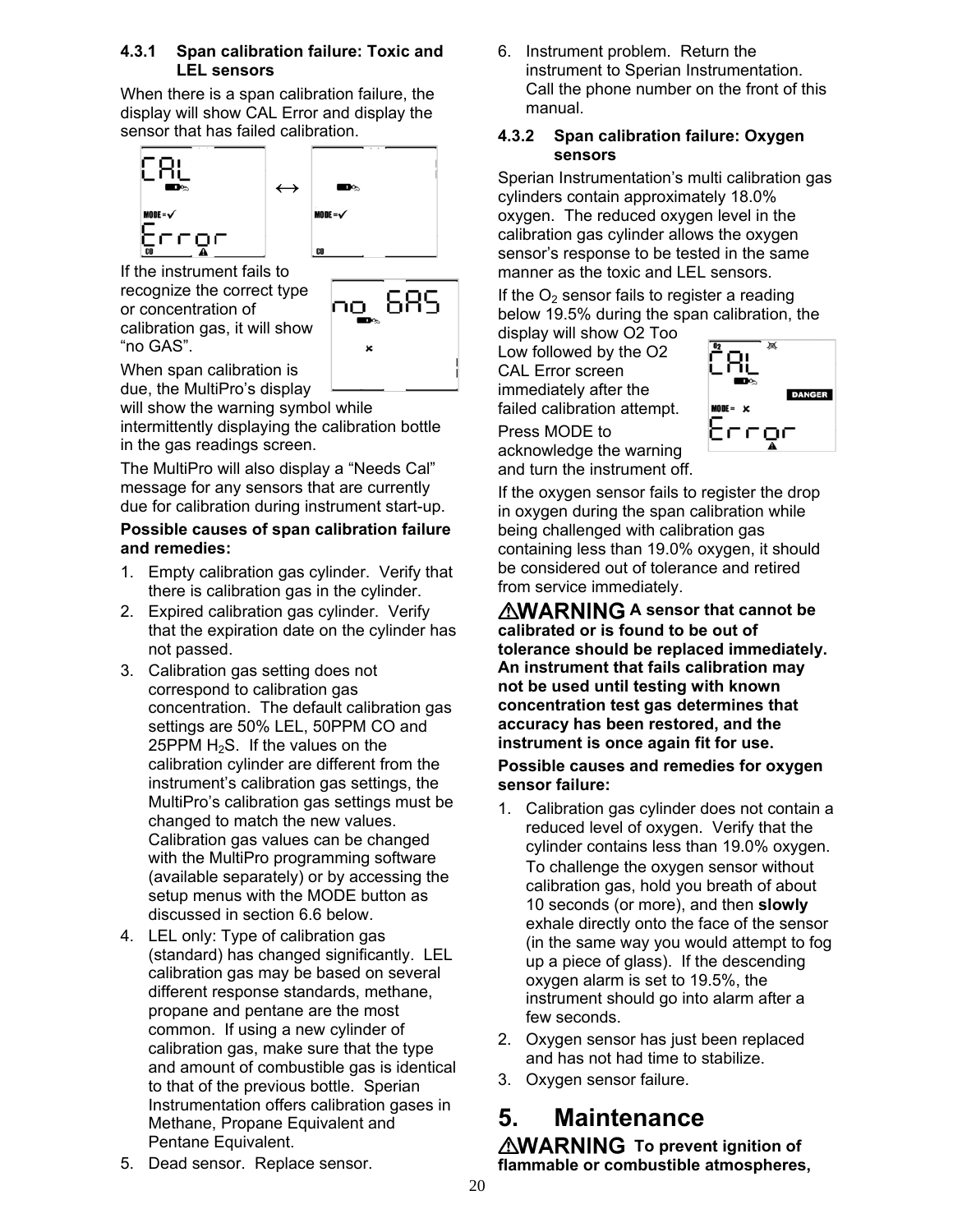**disconnect power before servicing any parts in the MultiPro.** 

# **5.1 Cleaning**

The exterior surfaces of the MultiPro may be cleaned using a damp cloth only. Do not use cleaning agents of any kind. The introduction of cleaning agents to the detector may affect instrument functionality.

# **5.2 Storage**

MultiPro detectors may be stored for long periods in a fresh air environment at temperatures between  $10^{\circ}$ C/50 $^{\circ}$ F and 30C/86F.

See section 5.5.1 for specific instructions concerning the storage of rechargeable / Li-Ion versions of the MultiPro.

# **5.3 Batteries**

The MultiPro is powered by interchangeable alkaline and Li-Ion rechargeable battery packs.

#### **Note: The calibration adapter or sample draw adapter must be removed from the MultiPro prior to removing the battery pack.**

To remove the battery pack first loosen the top center screw on the back of the instrument, then gently pry the two clasps at the top of the instrument open while simultaneously pulling the back cover plate away from the main instrument housing. Since the battery pack is housed in the back cover plate, this will automatically disconnect power from the instrument.

Loosen this screw, then gently pry the clasps apart



**Note: Center screw on ATEX / European version is slightly different.** 

**CAUTION Always turn the MultiPro off prior to removing the battery pack. Removal of the battery pack with the instrument turned on may cause corruption of stored data in the MultiPro.**

# **5.4 Replacing alkaline batteries**

The alkaline battery pack contains three AA alkaline batteries.

*<b>NWARNING* The MultiPro must be **located in a non-hazardous location whenever alkaline batteries are removed from the alkaline battery pack. Removal of the alkaline batteries from the battery pack in a hazardous area may impair intrinsic safety.**

*AWARNING Use only Duracell MN1500* **or Ultra MX1500, Eveready Energizer E91- LR6, Eveready EN91 batteries. Substitution of batteries may impair intrinsic safety.**

#### **To replace the alkaline batteries:**

- 1. Remove the battery pack from the MultiPro as discussed in above in section 5.3.
- 2. Remove the three alkaline batteries and replace them. Be sure to align the positive and negative ends in accordance with the diagram under each battery.



- 3. Reinstall the back cover plate that was removed in step 2.
- 4. Return the battery pack to the MultiPro and re-tighten the top center screw. The MultiPro will automatically turn itself on once the battery pack is reinstalled.

# **5.5 Maintaining Li-Ion battery packs**

The MultiPro may be equipped with a rechargeable Li-Ion (Lithium Ion) battery pack.

#### **5.5.1 Storage guidelines for the Li-Ion versions**

Rechargeable batteries gradually lose their charge when not being used and may suffer irreversible damage if the battery reaches and remains in a state of complete discharge. Sperian recommends fully charging the MultiPro Li-Ion battery at two-month intervals during storage to prevent damage to the battery. Rechargeable versions of MultiPro may also be stored for long periods of time on a powered MultiPro charger with no ill effects.

Storage of Li-Ion batteries at temperatures above 30C/86F may damage the internal components of the battery and lead to reduced battery capacity and voltage.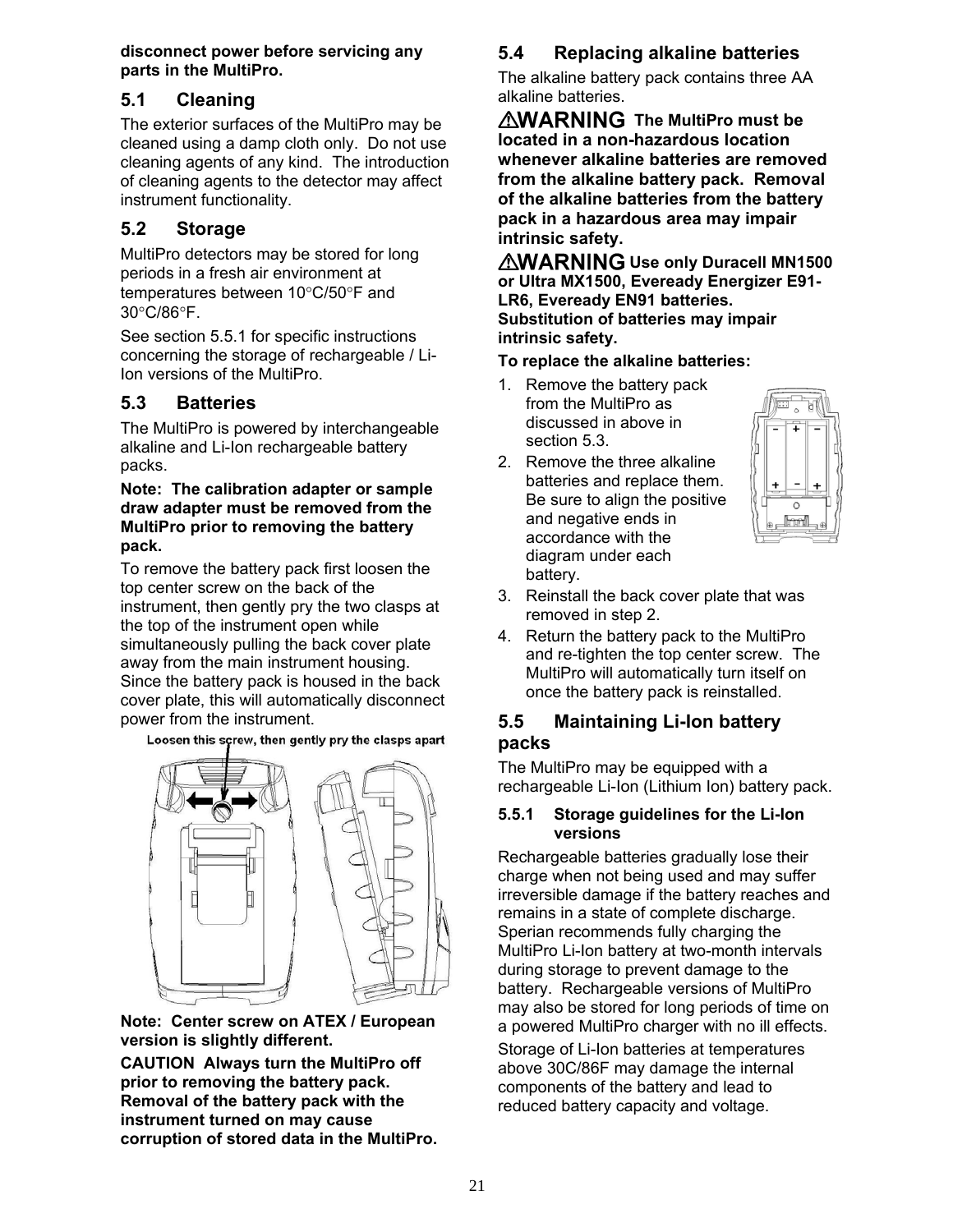#### **5.5.2 Charging guidelines for Li-Ion battery**

The Li-Ion battery in the MultiPro should never be charged at temperatures lower than 5 degrees Celsius (40 degrees Fahrenheit) or higher than 30 degrees Celsius (86 degrees Fahrenheit). Charging at temperature extremes can permanently damage the MultiPro Li-Ion battery.

**AWARNING The MultiPro must be located in a non-hazardous location during the charging cycle. Charging the MultiPro in a hazardous location may impair intrinsic safety.**

**5.5.3 Charging procedure for Li-Ion battery** 

**AWARNING** Do not charge the **MultiPro with any charger other than the appropriate MultiPro charger. Standard versions of the MultiPro must be charged with the UL/CSA-approved charger, which is part number 54-49-103-1. European versions of the MultiPro must be charged with the ATEX-approved charger, which is part number 54-49-103-5.** 

- 1. Verify that the instrument is turned off. (If it is not, press the MODE button for three seconds until the message "Release Button" appears.)
- 2. Plug the power supply in. The red LED is labeled "Power" and will be lit whenever the charger is plugged into a power source.
- 3. Insert the MultiPro into the charging cradle bottom side down with the display facing forward. The green LED on the charger is labeled "Charge" and will be lit while the battery is charging.
- 4. When the battery is fully charged, the "Charge" LED will go out.

#### **See section 5.5.5 for battery troubleshooting guidelines.**

#### **5.5.4 Charging with the pump attached.**

To charge the MultiPro battery with the pump installed on the instrument, a spacer is used in the charger base to take up the difference between the size of the MultiPro and the size of the pump, which is slightly smaller. The spacer should be oriented with the gap towards the front of the charger, and with the guide pins facing down towards the charger

as shown in the illustration at right.

Once the spacer has been inserted, the MultiPro with pump may be charged according to the instruction given in section 5.5.3 above.

### **5.5.5 Battery troubleshooting**

If the green "Charge" LED on the charger fails to light when the MultiPro with Li-Ion battery pack is placed in the charger, remove the instrument from the charger and press the MODE button to attempt to start the instrument.

If the battery has been inserted into the charger without the instrument, return it to the instrument prior to attempting the restart.

- 1. If the MultiPro starts and the battery icon shows all three bars, then the battery is fully charged and may be used. In this case, the charger has recognized that the battery is charged and will not charge it any further.
- 2. If the MultiPro fails to turn on, then the battery may be severely discharged and should be returned to the charger. The charger will then begin a very slow recharge in order to protect the battery. The green "Charge" LED may not be lit during the first four hours of the slow recharge. If the "Charge" LED has still not been lit after four hours, the battery pack or charger is probably damaged.
- 3. If the MultiPro starts and any battery level other than full is indicated, then either the battery is damaged or the charger is damaged. Call Sperian Instrumentation for further instructions.

# **5.6 Sensor replacement**

#### **5.6.1 Sensor replacement (Not Duo-Tox)**

#### **Note: To replace the Duo-Tox (CO/H2S) sensor, follow the instructions that came with the new sensor.**

The sensors in the MultiPro are located in a vented compartment at the bottom of the instrument.

To install a sensor:

- 1. Turn the MultiPro off.
- 2. Remove the battery pack as described in section 5.3. This will automatically disconnect power from the instrument.
- 3. Remove the four screws shown and pull the entire main board assembly free from the instrument housing.
- 4. Gently remove the sensor that is to be replaced.

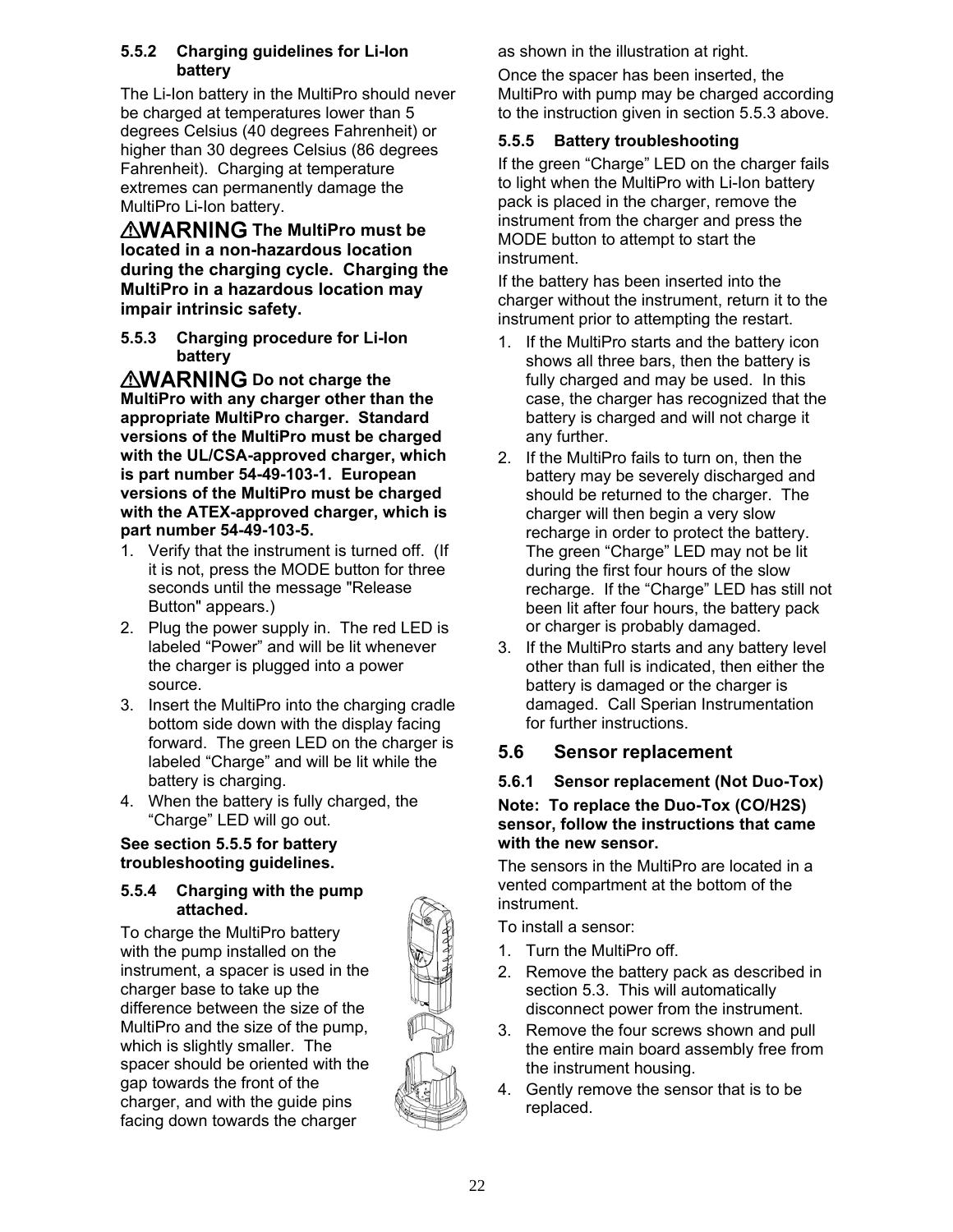

#### **Note: Sensor channels in the MultiPro are specific to the type of sensor that occupies the channel. When replacing sensors, be sure to replace one sensor with another of the same type.**

- 5. Gently insert the new sensor into the appropriate location on the sensor board.
- 6. Reinstall the main board assembly that was removed in step three and reinstall the four screws. The main board should easily slide back into place. The screw holes in the black mylar insulator should align with the corresponding holes in the housing. The sensor gaskets should be centered over the corresponding sensor ports at the bottom of the instrument, allowing the gas sample to reach the sensors. Be careful not to over tighten the screws.
- 7. Reattach the battery pack and re-tighten the top center screw.
- 8. New sensors must be allowed to stabilize prior to use according to the following schedule. The detector must be powered off and a functional battery pack must be installed for the sensor to stabilize.

| <b>Sensor</b>  | <b>Stabilization Period</b> |
|----------------|-----------------------------|
| Oxygen $(O_2)$ | 1 hour                      |
| I EI           | none                        |
| ററ             | 15 minutes                  |
| $H_2S$         | 15 minutes                  |

#### **Note: Steps 9 and 10 assume that the sensor stabilization period has passed.**

- 9. If an oxygen sensor was replaced, perform the Fresh Air/Zero calibration as discussed in section 4.2.
- 10. If a combustible (LEL) or a toxic sensor has been replaced, perform both the Fresh Air/Zero calibration and the Span calibration as discussed in sections 4.2 and 4.3.

# **5.7 Sample probe assembly**

The MultiPro's sample draw probe is the standard probe assembly from Sperian Instrumentation. The illustration below gives a breakdown of all parts in the sample draw probe with part numbers. The sample probe handle contains moisture barrier and particulate filters designed to remove contaminants that might otherwise harm the instrument.

#### **Sample probe filters should be replaced whenever visibly discolored due to contamination.**

**CAUTION: Never perform remote sampling without the sample probe and hose assembly. The sample probe handle contains replaceable filters designed to block moisture and remove particulate contaminants. If the pump is operated without the probe assembly in place, contaminants may cause damage to the pump, sensors and internal components of the MultiPro.** 

Particulate contaminants are removed by means of a cellulose filter. The hydrophobic  $filter$  includes a Teflon $TM$  barrier which blocks the flow of moisture as well as any remaining particulate contaminants.



#### **5.7.1 Changing sample probe filters**

The threaded sample probe handle provides access to the filters. The particulate filter is held in place by a clear filter cup. To replace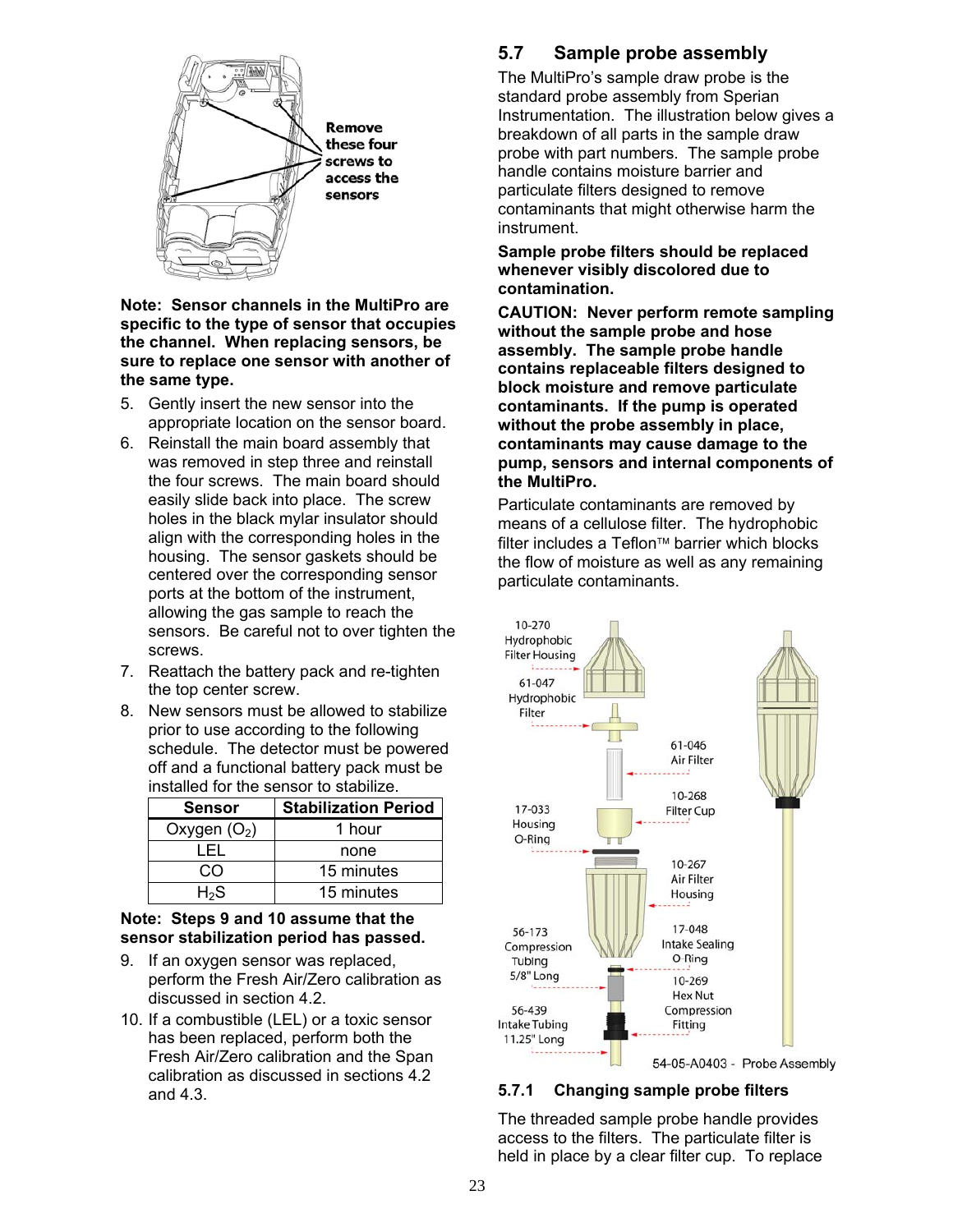the particulate filter, remove the old filter and cup, insert a new filter into the cup, and slide the cup back into place in the probe handle. The hydrophobic barrier filter fits into a socket in the rear section of the probe handle. (The narrow end of the hydrophobic barrier filter is inserted towards the rear of the handle.)

To avoid accidentally introducing particulate contaminants into the system, turn the sample probe upside-down prior to removing either the hydrophobic filter or the particulate filter.

The following replacement filter kits are currently available from Sperian Instrumentation:

| Part No.    | Kit         | <b>#Partic-</b><br>ulate | #Hydro-<br>phobic |
|-------------|-------------|--------------------------|-------------------|
| 54-05-K0401 | Standard    | 10                       | 3                 |
| 54-05-K0402 | Economy     | 10                       |                   |
| 54-05-K0403 | Economy     | 30                       | 10                |
| 54-05-K0404 | <b>Bulk</b> |                          | 25                |
| 54-05-K0405 | <b>Bulk</b> | 100                      |                   |

#### **5.7.2 Changing sample probe tubes (wands)**

The standard 11.5" long butyrate probe tube is held in place with a hex-nut compression fitting and compression sleeve. The standard probe tube can be interchanged with other custom length sections of 1/4" OD tubing, or probe tubes made of other materials (such as stainless steel).

Probe tubes are exchanged by loosening the hex-nut compression fitting, removing the old tube, sliding the compression sleeve into place around the new tube, inserting the new tube into the probe handle, then replacing and tightening the hex-nut.

**Note: The sample probe must be checked for leakage (as discussed in Section 3.1.1) whenever filters or probe tubes are exchanged or replaced before being returned to service.** 

# **5.8 MultiPro Pump Maintenance**

MultiPro pumps are fairly maintenance free with the exception of the replacement of the pump filters on a regular basis.

#### **5.8.1 Replacing pump filters**

- 1. Remove the two screws that hold the inlet port to the pump.
- 2. Gently pull the dust filter holder free of the pump.
- 3. Remove and replace the dust filter that is located in the holder.



- 4. The hydrophobic filter is located beneath the inlet port in the pump housing. Use a small screwdriver or other object to punch through the filter and remove it. The gasket that sits between the inlet port and the filter should come out with the filter.
- 5. Place the new hydrophobic filter with the filter side down in place of the one removed in step 4. The gasket should be located on top of the filter and should sit against the dust filter holder, which will be reinstalled in step 6.
- 6. Replace the dust filter holder (which now has a new filter in it) and secure it with the two screws removed in step 1.

# **6. Direct programming**

In the event that an instrument setting needs to be changed in the field and a PC with the appropriate software is not available, the MultiPro can be programmed directly with the MODE button.

**AWARNING** Reprogramming the **MultiPro is reserved for authorized personnel. Inappropriate changes made in the Advanced Menu may lead to inaccurate and potentially dangerous readings.** 

# **6.1 Entering the Advanced Menu**

To enter the "Advanced Mode", turn the

MultiPro off. Then turn the MultiPro back on, but instead of releasing the MODE button, continue to hold it. The "PC Connect" screen will be shown

in approximately 6 seconds. Continue to hold the MODE button for about 5 additional seconds until the "Config" screen is shown. Release the

MODE button as soon as "Config" is shown.

The screen will show 6 sets of dashed lines.

Once the screen with the six dashed line is shown, immediately click the MODE

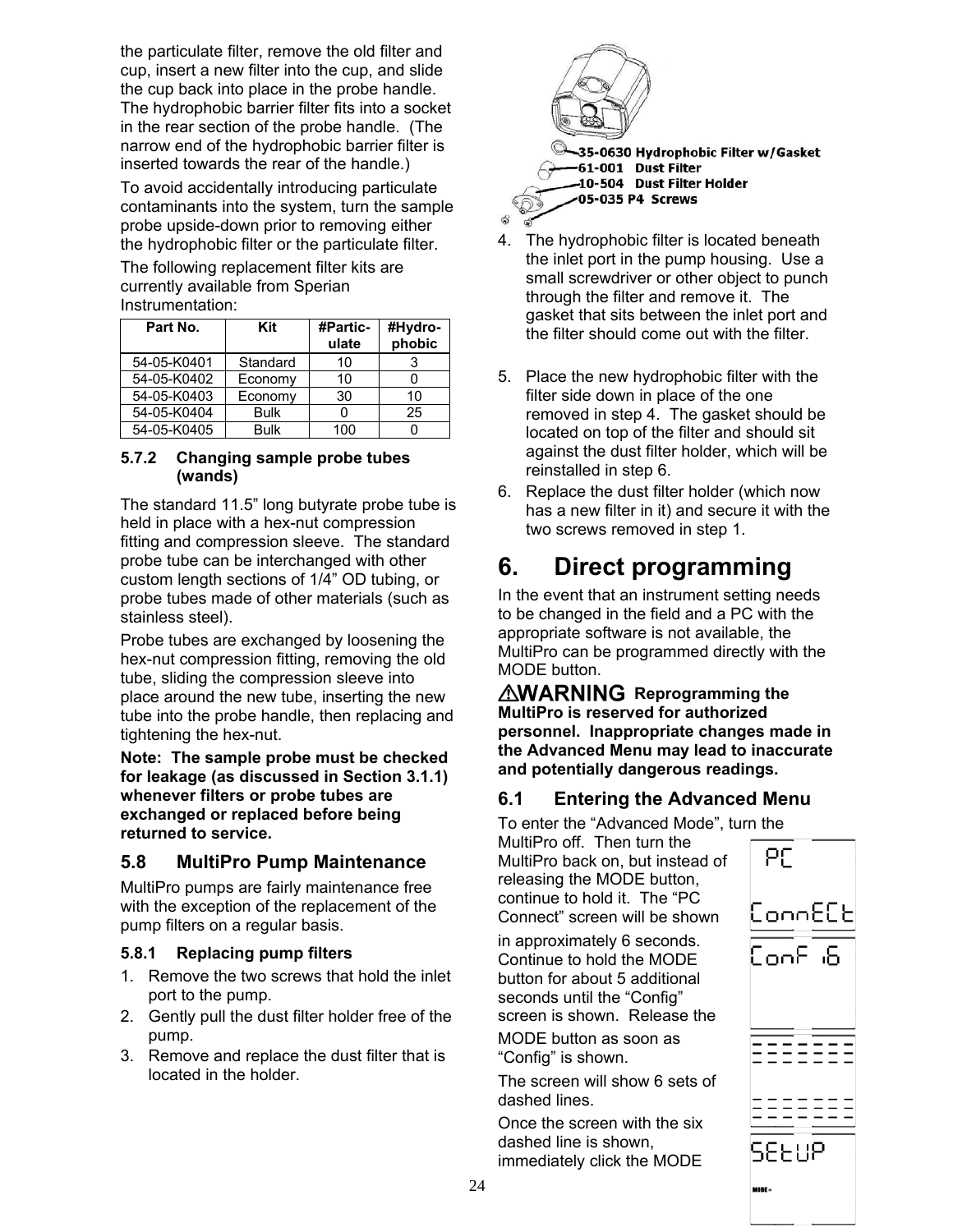button three times within three seconds to enter the Configuration Menu. "Setup" will be shown.

After a few seconds, the "Setup" screen will be replaced by the "Set Options" screen and will proceed to automatically scroll to a new screen every 5 seconds. The "Set Time" screen will follow the "Set Options" screen, which will then be followed by the "Set Date", "Set Alarms", "Set Cal Gas" and the "Set Cal Due" screens before returning to the "Set Options" screen.



The MODE button is used to make all selections in the Advanced Menu.

- 1. Click the MODE button once to advance to the next menu screen
- 2. Click the MODE button three times in rapid succession to enter the submenu for the menu item that is currently shown.
- 3. Hold the MODE button for three full seconds to exit the advanced menu.

Once a submenu has been entered:

- 1. Click the MODE button once to advance to the next item in the submenu you've entered.
- 2. Hold the MODE button to modify the setting.
- 3. Click the MODE button three times in rapid succession to return to the Main Menu.

#### **6.2 Set options**

The set options submenu houses the controls for the following items:

- STEL (on or off)
- TWA (on or off)
- Security beep (on or off)
- Alarm Latch (on or off)
- Cal Due Use (on or off)
- Upload Cal (on or off)
- $\bullet$  H<sub>2</sub>S Decimal Point (on or off)

Once the Set options submenu is entered, the MultiPro will automatically scroll through the options at 5-second intervals. To change a setting for on to off (or vice-versa) hold the MODE button down for 1-2 seconds.

Once the settings have been modified as needed, click the MODE button three times in rapid succession to return to the Main Menu. STEL and TWA Alarms are discussed in

Appendix A. The Security Beep is covered in section 1.4.5. Alarm Latch settings are described in section 1.4.6.

The Cal Due Use setting determines weather the instrument can be used when it is due for calibration. Selecting "Cal Due Use On" will allow the MultiPro to be used when it is due for calibration. Selecting "Cal Due Use Off" will cause the MultiPro to be shut down if the calibration is due and not performed immediately upon instrument turn on.

With the Upload Cal set to "on", the MultiPro will automatically enable the IrDA port and attempt to download the results of calibration to a PC immediately following the calibration. This is designed mostly for users of the IQ Datalink Program. In the default configuration, Upload Cal is set to "off", and the instrument will turn off following calibration.

Turn the  $H_2S$  decimal point on to view hydrogen sulfide readings in tenths of a part per million up to 9.9 PPM. Once the decimal point is enabled, a TWA alarm value option of 1.6 PPM will also appear under the alarm settings options.

# **6.3 Set time**

When the set time option is accessed, the screen will alternate between the hours and minutes screens. The hours screen is given in 24-hour format. The two screens will alternate every 5 seconds.



Click the MODE button once to change the selection from hours to minutes (or vice versa).

Hold the MODE button down to advance the figure that is currently displayed (hours or minutes).

Once the time has been correctly set, click the MODE button three times in rapid succession to return to the Main Menu.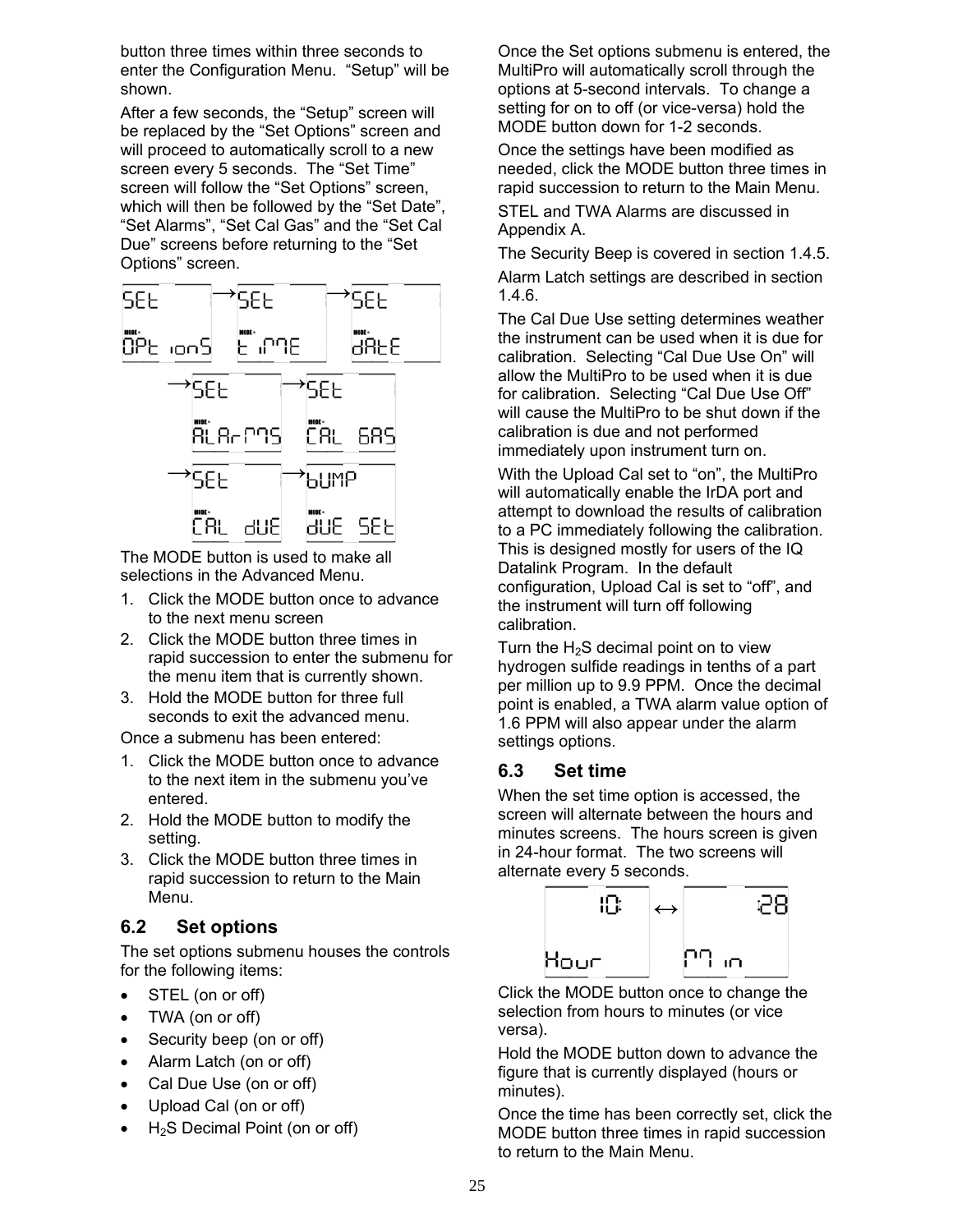# **6.4 Set date**

The set date submenu is divided into year, month and day screens. The MultiPro will automatically scroll through the Year, Month and Day screens at 5-second intervals.



Click the MODE button once to advance through the year, month and day screens.

Hold the MODE button down to advance the year, month or day while the specific setting is shown.

Once the date has been correctly entered, click the MODE button three times in rapid succession to return to the Main Menu.

# **6.5 Set alarms**

Once the "Set Alarms" submenu has been reached, the MultiPro will display the Default Alarms screen and then begin scrolling through the various alarm levels.



Click the MODE button once to advance through the screens.

When the alarm that you want to change is shown, hold the MODE button down to advance the counter until the appropriate level is shown. If the alarm level required is lower than the current setting, allow the counter to advance past the maximum possible alarm level for the specific channel, and continue back to the lower settings.

To restore the default alarms click the MODE button three times in rapid succession with "Default Alarms" displayed. "Def Set" will be shown to indicate that the default alarm settings have been restored.

Once the alarm values have been set correctly, click the MODE button three times rapidly to return to the Main Menu.

Note: To enable the  $H_2S$  TWA alarm setting of 1.6 PPM, first enable the  $H_2S$  decimal point as described above in section 6.2. The 1.6 PPM alarm value will then appear as an option in the TWA alarm setting for  $H_2S$ .

#### **6.6 Set cal gas**

Once the set cal gas submenu has been reached, the MultiPro will scroll through the various calibration gas values screens and the set default cal gas option.

Click the MODE button once to advance through the screens.

Hold the MODE button down to advance the counter for a specific calibration gas.

To set default calibration gas levels click the MODE button three times in rapid succession with "Default Cal Gas" displayed.



Once the calibration gas values have been set correctly, click the MODE button three times in rapid succession to return to the main menu.

### **6.7 Set cal due**

Once the set cal due submenu is reached, the cal due screen will be shown.



Hold the MODE button down to advance the counter. The number of days shown is the number of days that must pass following a successful calibration before the calibration due warning will be shown. The maximum length of time between calibrations is 180 days.

To disable the calibration due warning, set the interval to 0 days (OFF).

Once the calibration due interval has been set correctly, click the MODE button three times rapidly to return to the Main Menu.

**Note: Sperian Instrumentation recommends regular verification of accuracy with calibration gas. See Appendix B for details.** 

# **6.8 Set bump test due**

Once the bump due submenu is reached, the bump due screen will be shown. The number of days shown is the number of days that must pass following a successful calibration before the bump due warning will be shown.

Hold the MODE button down to advance the counter in days. OFF will be followed by DAILY, which will then be followed by 2 days and so on. Once the interval passes 7 days, it will proceed to 14 days and then to 21 days and then to 30 days before it shows OFF again. The maximum length of time between scheduled bump tests is 30 days.

To disable the bump due warning, set the interval to OFF.

Once the bump due interval has been set correctly, click the MODE button three times in rapid succession to return to the Main Menu.



**Note: The Bump Test Interval and Bump Test Reminder are used exclusively with the MultiPro IQ Express Dock.**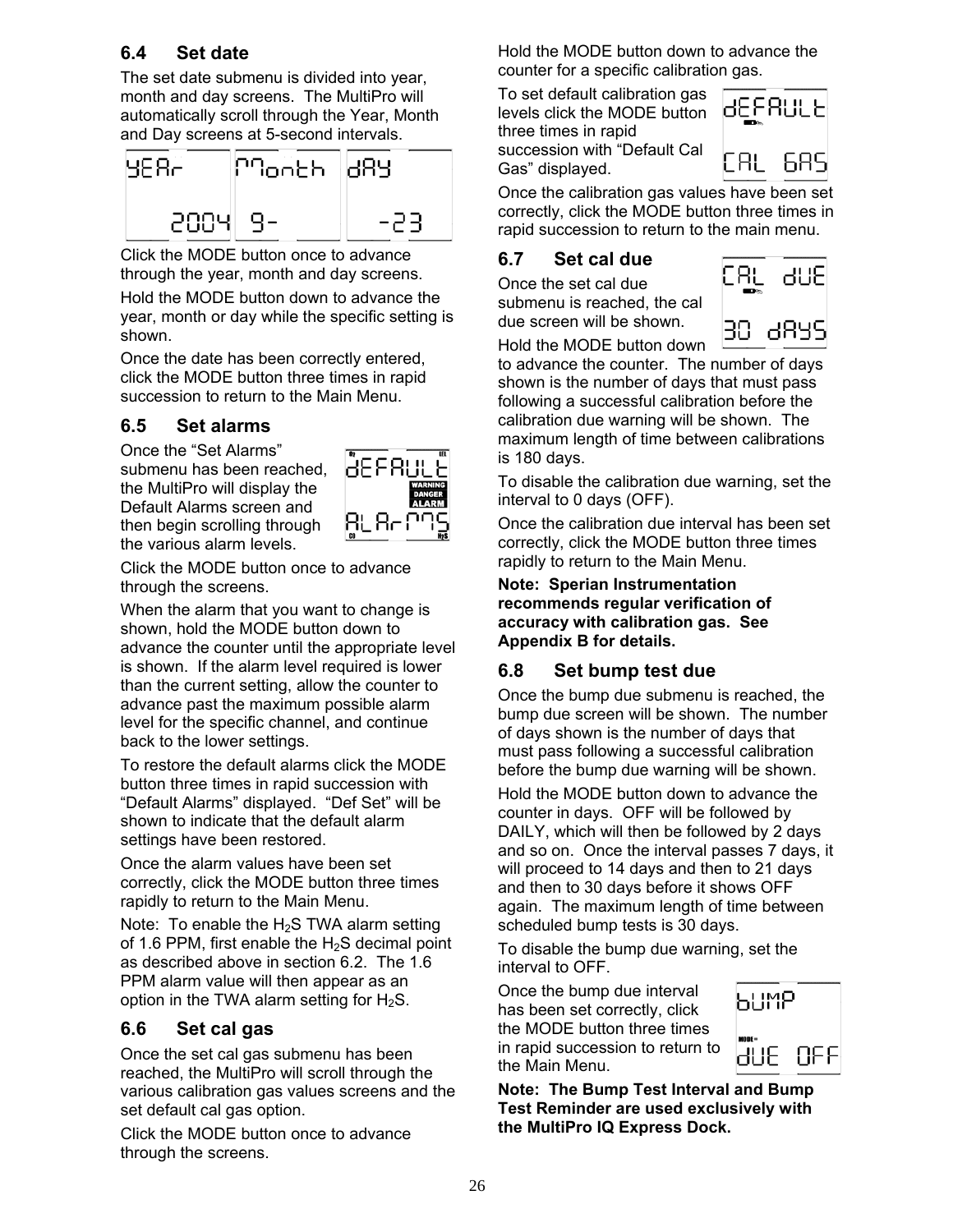# **6.9 Setup accept**

Once the settings in any of the submenus have been changed as needed, return to the Main Menu by clicking the MODE button three times in rapid successtion. Once in the Main

Menu hold the MODE button down for three seconds to exit. The MultiPro will provide a countdown to accept changes to the settings.



Click MODE to accept the changes and the instrument will show "setup stored" and proceed to turn itself off. Allow the countdown to run out if you do not wish to save the changes.

| 5860P  |  |
|--------|--|
| StorEd |  |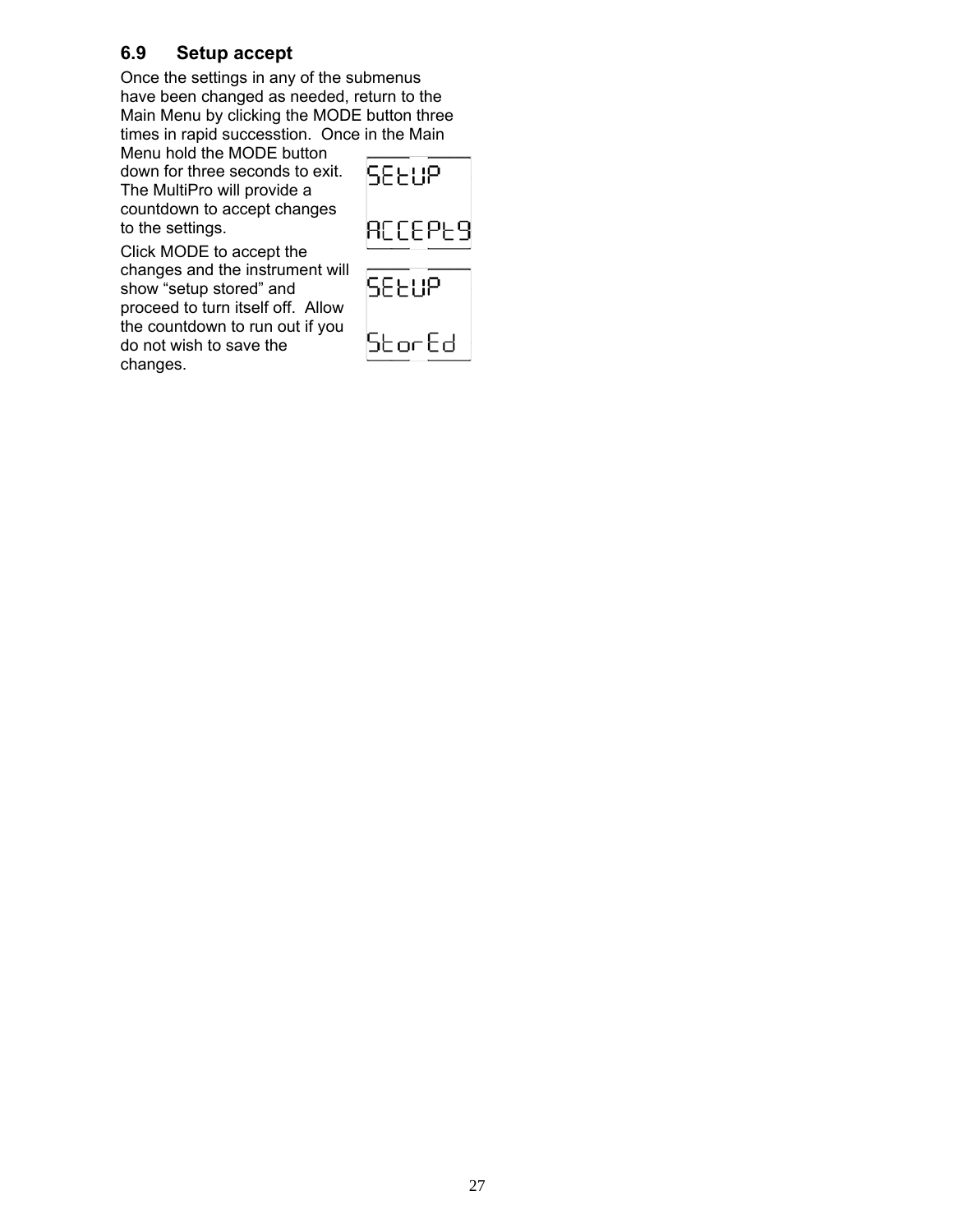# **Appendices**

# **Appendix A Toxic gas measurement – Warning, Danger, STEL and TWA alarms**

Many toxic substances are commonly encountered in industry. The presence of toxic substances may be due to materials being stored or used, the work being performed, or may be generated by natural processes. Exposure to toxic substances can produce disease, bodily injury, or death in unprotected workers.

It is important to determine the amounts of any toxic materials potentially present in the workplace. The amounts of toxic materials potentially present will affect the procedures and personal protective equipment that must be used. The safest course of action is to eliminate or permanently control hazards through engineering, workplace controls, ventilation, or other safety procedures. Unprotected workers may not be exposed to levels of toxic contaminants that exceed Permissible Exposure Limit (PEL) concentrations. Ongoing monitoring is necessary to insure that exposure levels have not changed in a way that requires the use of different or more rigorous procedures or equipment.

Airborne toxic substances are typically classified on the basis of their ability to produce physiological effects on exposed workers. Toxic substances tend to produce symptoms in two time frames.

Higher levels of exposure tend to produce immediate (acute) effects, while lower levels of long-term (chronic) exposure may not produce physiological symptoms for years.

Hydrogen sulfide  $(H<sub>2</sub>S)$  is a good example of an acutely toxic substance which is immediately lethal at relatively low concentrations. Exposure to a 1,000 ppm (parts per million) concentration of H2S in air

produces rapid paralysis of the respiratory system, cardiac arrest, and death within minutes.

Carbon monoxide (CO) is a good example of a chronically toxic gas. Carbon monoxide bonds to the hemoglobin molecules in red blood cells. Red blood cells contaminated with CO are unable to transport oxygen. Although very high concentrations of carbon monoxide may be acutely toxic, and lead to immediate respiratory arrest or death, it is the long term physiological effects due to chronic exposure at lower levels that take the greatest toll of affected workers. This is the situation with regards to smokers, parking garage attendants, or others chronically exposed to carbon monoxide in the workplace. Exposure levels are too low to produce immediate symptoms, but small repeated doses reduce the oxygen carrying capacity of the blood over time to dangerously low levels. This partial impairment of the blood supply may lead over time to serious physiological consequences.

Because prudent monitoring programs must take both time frames into account, there are two independent exposure measurements and alarm types built into the MultiPro design.

#### **1. Warning and Danger Alarms**

OSHA has assigned some, but not all, toxic substances with a ceiling level which represents the highest concentration of a toxic substance to which an unprotected worker should ever be exposed, even for a very short time. The default Warning and Danger alarm levels in the MultiPro are less than or equal to the OSHA-assigned ceiling levels for both CO and H2S. **Never enter an environment even momentarily when concentrations of toxic substances exceed the level of either the Warning or the Danger Alarm**.



#### **2. Time Weighted Average (TWA):**

The maximum average concentration to which an unprotected worker may be exposed over an eight hour working day is called the Time Weighted Average or TWA value. TWA values are calculated by taking the sum of exposure to a particular toxic gas in the current operating session in terms of parts-permillion-hours and dividing by an eight-hour period.



#### **3. Short Term Exposure Limits (STEL):**

Toxic substances may have short term exposure limits which are higher than the eight hour TWA. The STEL is the maximum average concentration to which an unprotected worker may be exposed in any fifteen minute interval during the day. During this time, neither the eight hour TWA or the ceiling concentration may be exceeded.

Any fifteen minute periods in which the average STEL concentration exceeds the permissible eight hour TWA must be separated from each other by at least one hour. A maximum of four of these periods are allowed per eight hour shift.

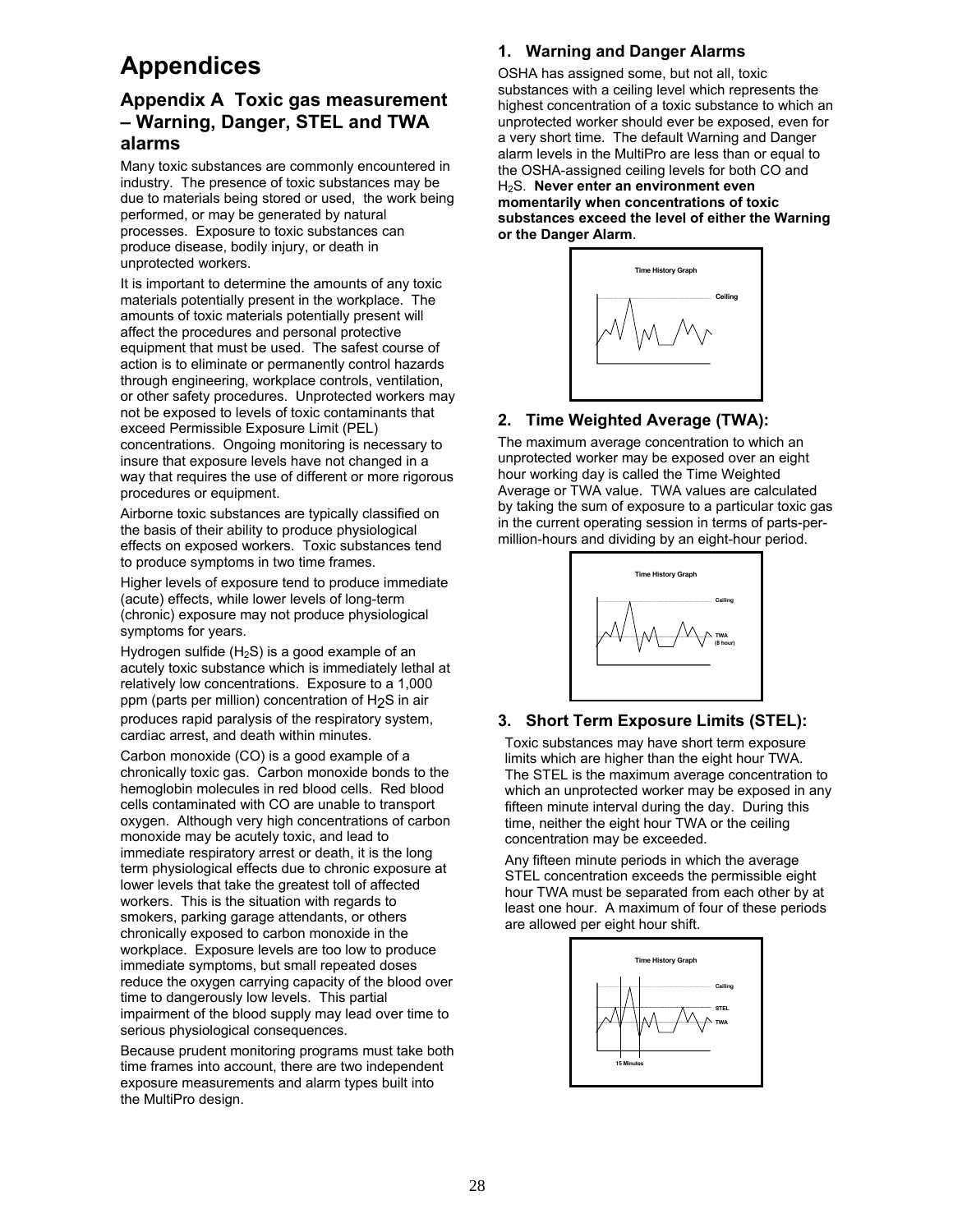#### **Appendix B Calibration Frequency Recommendation**

One of the most common questions that we are asked at Sperian Instrumentation is: *"How often should I calibrate my gas detector?"*

#### **Sensor Reliability and Accuracy**

Today's sensors are designed to provide years of reliable service. In fact, many sensors are designed so that with normal use they will only lose 5% of their sensitivity per year or 10% over a two-year period. Given this, it should be possible to use a sensor for up to two full years without any significant loss of sensitivity.

#### **Verification of Accuracy**

With so many reasons why a sensor can lose sensitivity and given the fact that dependable sensors can be key to survival in a hazardous environment, frequent verification of sensor performance is paramount.

There is only one sure way to verify that a sensor can respond to the gas for which it is designed. That is to expose it to a known concentration of target gas and compare the reading with the concentration of the gas. This is referred to as a "bump" test. This test is very simple and takes only a few seconds to accomplish. **The safest course of action is to do a "bump" test prior to each day's use\***. It is not necessary to make a calibration adjustment if the readings fall between 90%\*\* and 120% of the expected value. As an example, if a CO sensor is checked using a gas concentration of 50 PPM it is not necessary to perform a calibration unless the readings are either below 45 PPM or above 60 PPM.

**\* The Canadian Standards Association (CSA) requires the LEL sensor to be bump tested prior to each day's use with calibration gas containing between 25% and 50% LEL.** 

**\*\* The Canadian Standards Association (CSA) requires the instrument to undergo calibration when the displayed value during a bump test fails to fall between 100% and 120% of the expected value for the gas.** 

#### **Lengthening the Intervals between Verification of Accuracy**

We are often asked whether there are any circumstances in which the period between accuracy checks may be lengthened.

Sperian Instrumentation is not the only manufacturer to be asked this question! One of the professional organizations to which Sperian Instrumentation belongs is the Industrial Safety Equipment Association (ISEA). The "Instrument Products" group of this organization has been very active in developing a protocol to clarify the minimum conditions under which the interval between accuracy checks may be lengthened.

A number of leading gas detection equipment manufacturers have participated in the development of the ISEA guidelines concerning calibration frequency. Sperian Instrumentation procedures closely follow these guidelines.

If your operating procedures do not permit daily checking of the sensors, Sperian Instrumentation recommends the following procedure to establish a safe and prudent accuracy check schedule for your Sperian instruments:

- 1. During a period of initial use of at least 10 days in the intended atmosphere, check the sensor response daily to be sure there is nothing in the atmosphere that is poisoning the sensor(s). The period of initial use must be of sufficient duration to ensure that the sensors are exposed to all conditions that might have an adverse effect on the sensors.
- 2. If these tests demonstrate that it is not necessary to make adjustments, the time between checks may be lengthened. The interval between accuracy checking should not exceed 30 days.
- 3. When the interval has been extended the toxic and combustible gas sensors should be replaced immediately upon warranty expiration. This will minimize the risk of failure during the interval between sensor checks.
- 4. The history of the instrument response between verifications should be kept. Any conditions, incidents, experiences, or exposure to contaminants that might have an adverse effect on the calibration state of the sensors should trigger immediate re-verification of accuracy before further use.
- 5. Any changes in the environment in which the instrument is being used, or changes in the work that is being performed, should trigger a resumption of daily checking.
- 6. If there is any doubt at any time as to the accuracy of the sensors, verify the accuracy of the sensors by exposing them to known concentration test gas before further use.

Gas detectors used for the detection of oxygen deficiencies, flammable gases and vapors, or toxic contaminants must be maintained and operated properly to do the job they were designed to do. Always follow the guidelines provided by the manufacturer for any gas detection equipment you use!

If there is any doubt regarding your gas detector's accuracy, do an accuracy check! All it takes is a few moments to verify whether or not your instruments are safe to use.

#### **One Button Auto Calibration**

While it is only necessary to do a "bump" test to ensure that the sensors are working properly, all current Sperian Instrumentation gas detectors offer a one button auto calibration feature. This feature allows you to calibrate a Sperian Instrumentation gas detector in about the same time as it takes to complete a "bump" test. The use of automatic bump test and calibration stations can further simplify the tasks, while automatically maintaining records.

#### **Don't take a chance with your life. Verify accuracy frequently!**

Please read also Sperian Instrumentation's' application note: *AN20010808 "Use of 'equivalent' calibration gas mixtures"*. This application note provides procedures to ensure safe calibration of LEL sensors that are subject to silicone poisoning.

Sperian Instrumentation's website is at:

**http://www.biosystems.com**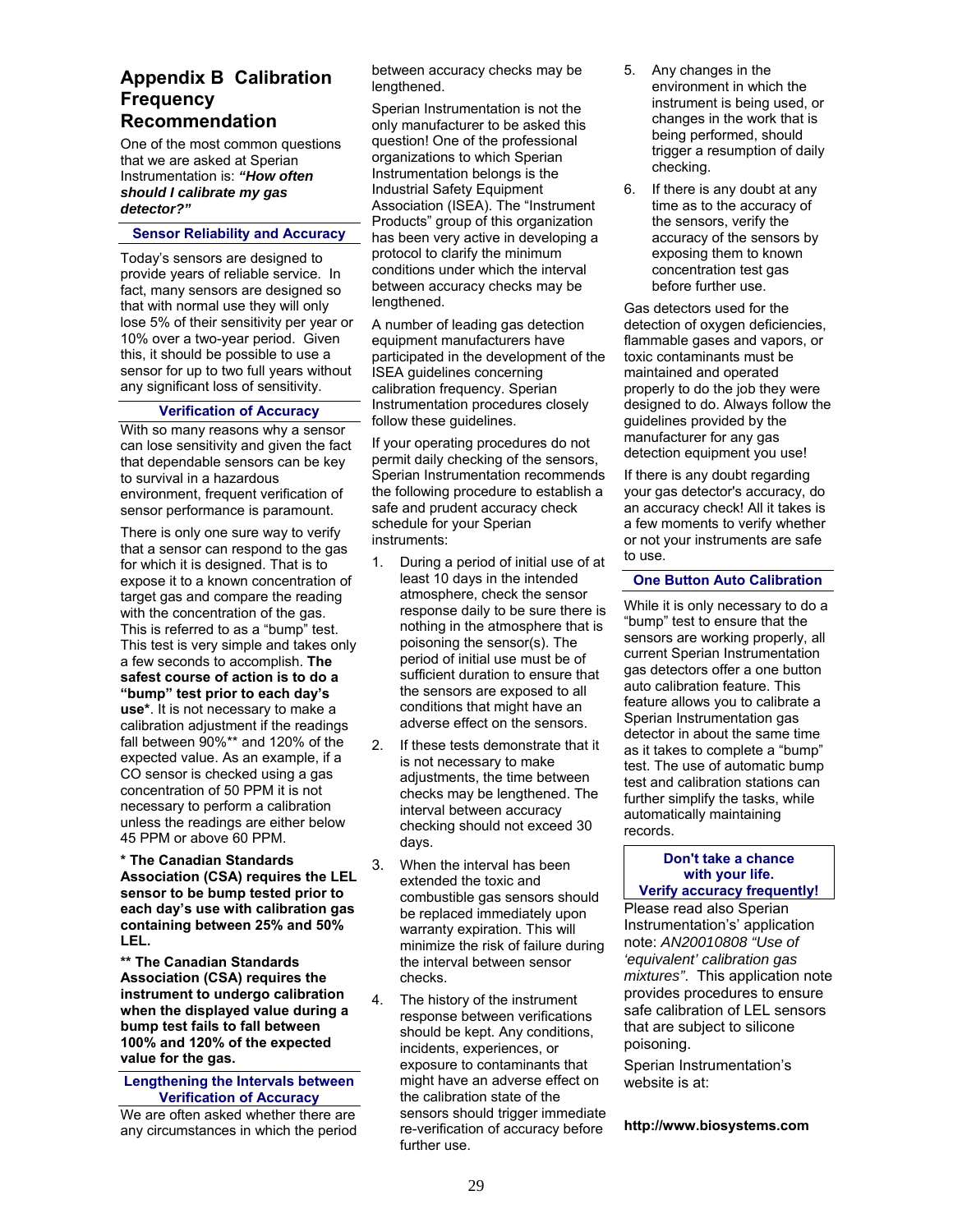### **Appendix C MultiPro Sensor Information**

| Part No. | <b>Description</b>                                                                                                                                     | Range                                     | <b>Resolution</b> |
|----------|--------------------------------------------------------------------------------------------------------------------------------------------------------|-------------------------------------------|-------------------|
| 54-49-80 | <b>LEL Combustible Gas</b>                                                                                                                             | $0 - 100\%$ LEL                           | <b>1% LEL</b>     |
| 54-49-90 | $O2$ Oxygen                                                                                                                                            | $0 - 30\%$ by Volume                      | 0.1%              |
| 54-49-01 | CO Carbon Monoxide                                                                                                                                     | $0 - 1000$ PPM                            | 1 PPM             |
| 54-49-02 | H <sub>2</sub> S Hydrogen Sulfide                                                                                                                      | $0 - 200$ PPM                             | 1 PPM             |
| 54-49-14 | Duo-Tox Dual Channel CO/H <sub>2</sub> S<br>Provides substance specific readouts for CO & H <sub>2</sub> S                                             | $CO: 0 - 1000$ PPM<br>$H_2S: 0 - 200$ PPM | 1 PPM<br>1 PPM    |
| 54-49-24 | Duo-Tox Dual Channel CO/H <sub>2</sub> S<br>Provides substance specific readouts for CO & H <sub>2</sub> S<br>Requires firmware version 2.05 or higher | $CO: 0 - 1000$ PPM<br>$H_2S: 0 - 200$ PPM | 1 PPM<br>1 PPM    |

# **Appendix D Toxic Sensor Cross-Sensitivity**

The table below provides the cross-sensitivity response of the MultiPro toxic gas sensors to common interference gases. The values are expressed as a percentage of the primary sensitivity, or the reading of the sensor when exposed to 100ppm of the interfering gas at 20ºC. These values are approximate. The actual values depend on the age and condition of the sensor. Sensors should always be calibrated to the primary gas type. Cross-sensitive gases should not be used as sensor calibration surrogates without the express written consent of Sperian Instrumentation.

| <b>SENSOR</b>                       | <b>CO</b> | $H_2S$ | SO <sub>2</sub> | <b>NO</b> | NO <sub>2</sub> | Cl <sub>2</sub> | CIO <sub>2</sub> | H <sub>2</sub> | <b>HCN</b> | HCI | NH <sub>3</sub> | $C_2H_4$ | $\text{IC}_2\text{H}_2$ |
|-------------------------------------|-----------|--------|-----------------|-----------|-----------------|-----------------|------------------|----------------|------------|-----|-----------------|----------|-------------------------|
| <b>Carbon Monoxide</b><br>(CO)      | 100       | 10     | 5               | 10        | $-15$           | -5              | $-15$            | 50             | 15         |     |                 | 75       | 250                     |
| <b>Hydrogen Sulfide</b><br>$(H_2S)$ | 0.5       | 100    | 20              |           | $-20$           | $-20$           | $-60$            | 0.2            |            |     |                 | n/d      | n/d                     |

# **Appendix E Basic Parts List**

#### **MultiPro Remote Sampling Accessories**

| Part No.    | <b>Description</b>                                                                                                                               |  |  |  |  |  |
|-------------|--------------------------------------------------------------------------------------------------------------------------------------------------|--|--|--|--|--|
| 54-49-102   | Continuous sample pump for MultiPro. Includes 10' of sample tubing and sample probe<br>assembly. UL/CSA-approved version.                        |  |  |  |  |  |
| 54-49-102-5 | Continuous sample pump for MultiPro. Includes 10' of sample tubing and sample probe<br>assembly. ATEX-approved version (European).               |  |  |  |  |  |
| 54-49-104   | Sample draw/calibration adapter.                                                                                                                 |  |  |  |  |  |
| 54-49-105   | Sample draw kit. Includes adapter, squeeze bulb, 10' of tubing and sample probe assembly.                                                        |  |  |  |  |  |
| 54-05-A0403 | Sample probe assembly. Does not include tubing, squeeze bulb, or sample draw adapter.                                                            |  |  |  |  |  |
| 54-05-A0405 | Sample probe assembly with 11.5-inch stainless-steel probe tube. Does not include tubing,<br>squeeze bulb, or sample draw / calibration adapter. |  |  |  |  |  |

#### **MultiPro Sensors**

| Part No.  | <b>Description</b>                                 |                                                                                                  |  |  |  |  |  |
|-----------|----------------------------------------------------|--------------------------------------------------------------------------------------------------|--|--|--|--|--|
| 54-49-80  | LEL                                                | Combustible gas                                                                                  |  |  |  |  |  |
| 54-49-90  | O <sub>2</sub>                                     | Oxygen                                                                                           |  |  |  |  |  |
| 54-49-01  | CO                                                 | Carbon monoxide                                                                                  |  |  |  |  |  |
| 54-49-02  | H <sub>2</sub> S                                   | Hydrogen sulfide                                                                                 |  |  |  |  |  |
| 54-49-14  |                                                    | Duo-Tox Dual channel CO/H <sub>2</sub> S<br>Provides substance specific readouts for CO & $H_2S$ |  |  |  |  |  |
| 54-49-200 | Multi Pro sensor exchange set. O2, LEL, Duo-Tox*** |                                                                                                  |  |  |  |  |  |
| 54-49-201 | Multi Pro sensor exchange set. O2, LEL, CO***      |                                                                                                  |  |  |  |  |  |
| 54-49-202 |                                                    | Multi Pro sensor exchange set. O2, LEL, H2S***                                                   |  |  |  |  |  |

\*\*\*This part number requires return of identical set of expired sensors.

#### **MultiPro Charging & Datalogging Accessories**

| Part No.     | <b>Description</b>                                                                                                        |  |  |
|--------------|---------------------------------------------------------------------------------------------------------------------------|--|--|
| 54-49-103-1  | Slip-in fast charger (110 VAC) for MultiPro. Includes "wall cube" supply (UL/CSA-Version)                                 |  |  |
| 54-49-103-5  | Slip-in fast charger (220 VAC) for MultiPro. Includes "wall cube" supply (ATEX-Version)                                   |  |  |
| 54-49-103-12 | Slip-in fast charger (12 VDC) for MultiPro. Includes "cigarette lighter" style adapter, and<br>vehicle mounting hardware) |  |  |
| 54-49-106    | MultiPro Alkaline battery pack (UL/CSA-approved version)                                                                  |  |  |
| 54-49-106-5  | MultiPro Alkaline battery pack (ATEX-approved version (European))                                                         |  |  |
| 54-49-107    | MultiPro Li-Ion rechargeable battery pack (UL/CSA-Approved version)                                                       |  |  |
| 54-49-107-5  | MultiPro Li-Ion rechargeable battery pack (ATEX-approved version (European))                                              |  |  |
| 54-26-0603   | MultiPro BioTrak Software Kit. Includes BioTrak software and manual                                                       |  |  |
| 54-26-0605   | Infrared communication device (Serial – IrDA) - Requires one available PC serial port.                                    |  |  |